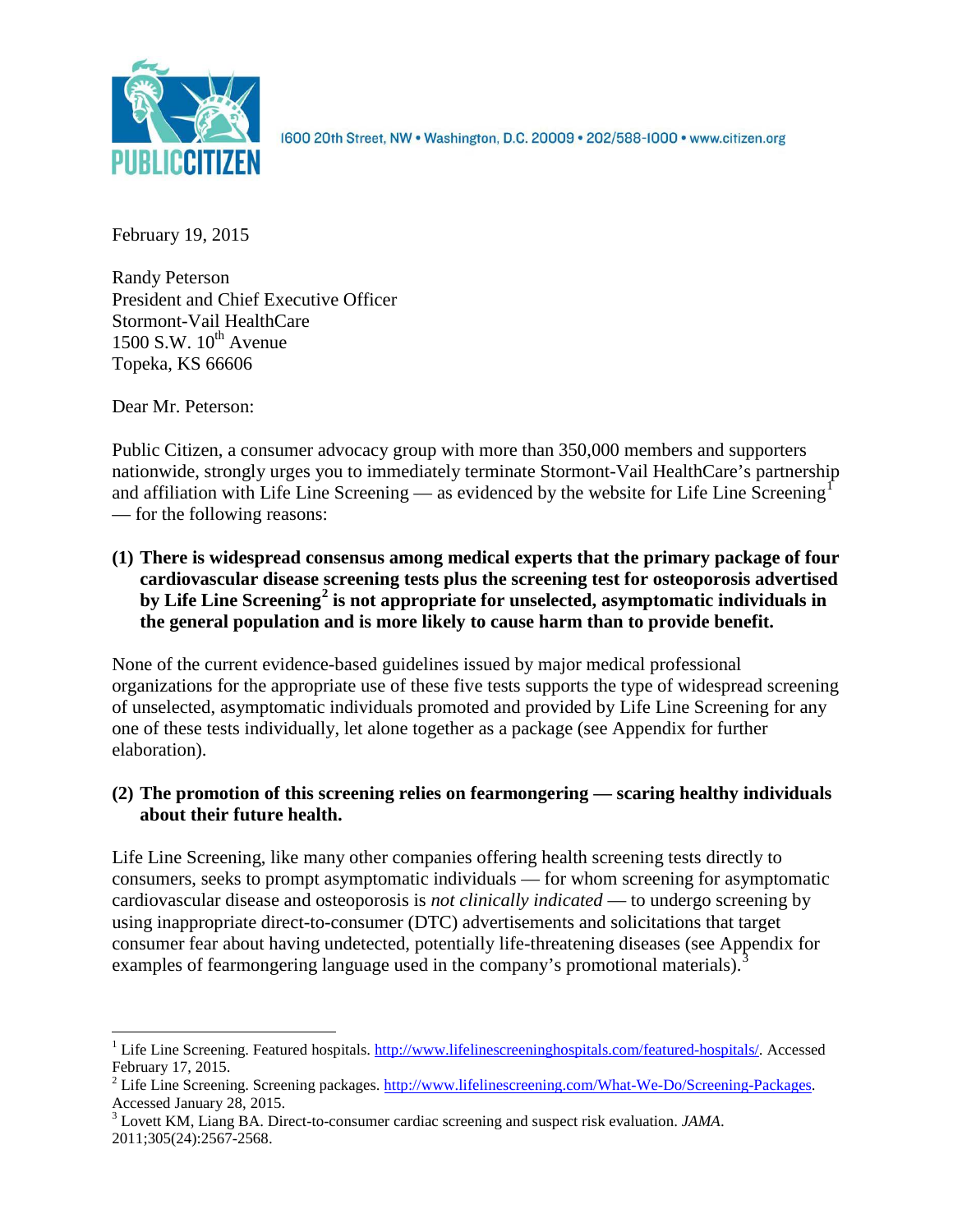# **(3) For many people, false-positive test results from this screening can lead to unfounded anxiety and additional unnecessary, risky, and costly diagnostic procedures and treatment interventions.**[4](#page-1-0),[5](#page-1-1)

Because this screening is performed broadly on *unselected, predominantly asymptomatic populations* (i.e., those not at significant risk), many people will have false**-**positive test results. False-positive results can cause unfounded anxiety and lead to additional diagnostic procedures and treatments, exposing screened individuals to additional risk of physical harm without providing offsetting benefits.

In addition to physical and psychological harms, false-positive results from medically inappropriate screening tests also cause financial harms to the people screened and to others. Unnecessary costs are borne *directly* by the screened patients/consumers for the initial screening and for some of the unnecessary follow-up testing and treatment interventions. Additionally, *indirect* cost to the broader insured population results from insurance companies passing on the costs of superfluous follow-up testing and treatment via increased premiums.

# **(4) Screening unselected, asymptomatic people will lead to** *overdiagnosis***, which occurs when individuals are diagnosed with conditions that will never cause symptoms or death.**

Some individuals undergoing inappropriate screening will have certain true-positive abnormal results, leading to the diagnosis of conditions that will never cause symptoms or death, a problem known as overdiagnosis.<sup>[6](#page-1-2)</sup> As with false-positive test results, overdiagnosis leads to unnecessary anxiety and unnecessary medical interventions. For example, imaging tests, such as the ultrasound cardiovascular disease screening tests offered by Life Line Screening, can detect abnormalities that for many people are minor and not destined to ever progress enough to cause symptoms or death; these people cannot benefit from treatment. In fact, they can only be harmed. When healthy people are systematically encouraged to get screened, overdiagnosis and the problems caused by it are made worse.<sup>[7](#page-1-3)</sup>

# **(5) The promotion and provision of this screening is** *unethical***.**

First, it is exploitative for Life Line Screening to profit from the promotion of medically nonbeneficial testing through the use of misleading advertisements and solicitations that play on people's fear. Second, this screening violates the ethical principles of beneficence (the duty to promote good and act in the best interest of the patient and the health of society) and nonmaleficence (the duty to do no harm to patients).<sup>[8](#page-1-4),[9](#page-1-5)</sup> Finally, direct-to-consumer promotional

<span id="page-1-4"></span>2012;157(10):747-748.

<span id="page-1-5"></span><span id="page-1-0"></span><sup>4</sup> Lovett KM, Liang BA. Direct-to-consumer cardiac screening and suspect risk evaluation. *JAMA*.

<span id="page-1-1"></span><sup>2011;305(24):2567-2568.</sup> <sup>5</sup> Perry S. Buyer beware on 'direct-to-consumer' health screenings. March 21, 2012. *MinnPost.*  [http://www.minnpost.com/second-opinion/2012/03/buyer-beware-direct-consumer-health-screenings.](http://www.minnpost.com/second-opinion/2012/03/buyer-beware-direct-consumer-health-screenings) Accessed January 14, 2015.

<span id="page-1-2"></span><sup>6</sup> Welch HG, Schwartz LM, Woloshin S. *Overdiagnosed: Making People Sick in the Pursuit of Health*. 1st ed. Boston, MA: Beacon Press; 2011: at *xiv*.<br><sup>7</sup> *Ibid*. Page 44.<br><sup>8</sup> Wallace EA, Schumann JH, Weinberger SE. Ethics of commercial screening tests. *Ann Intern Med*.

<span id="page-1-3"></span>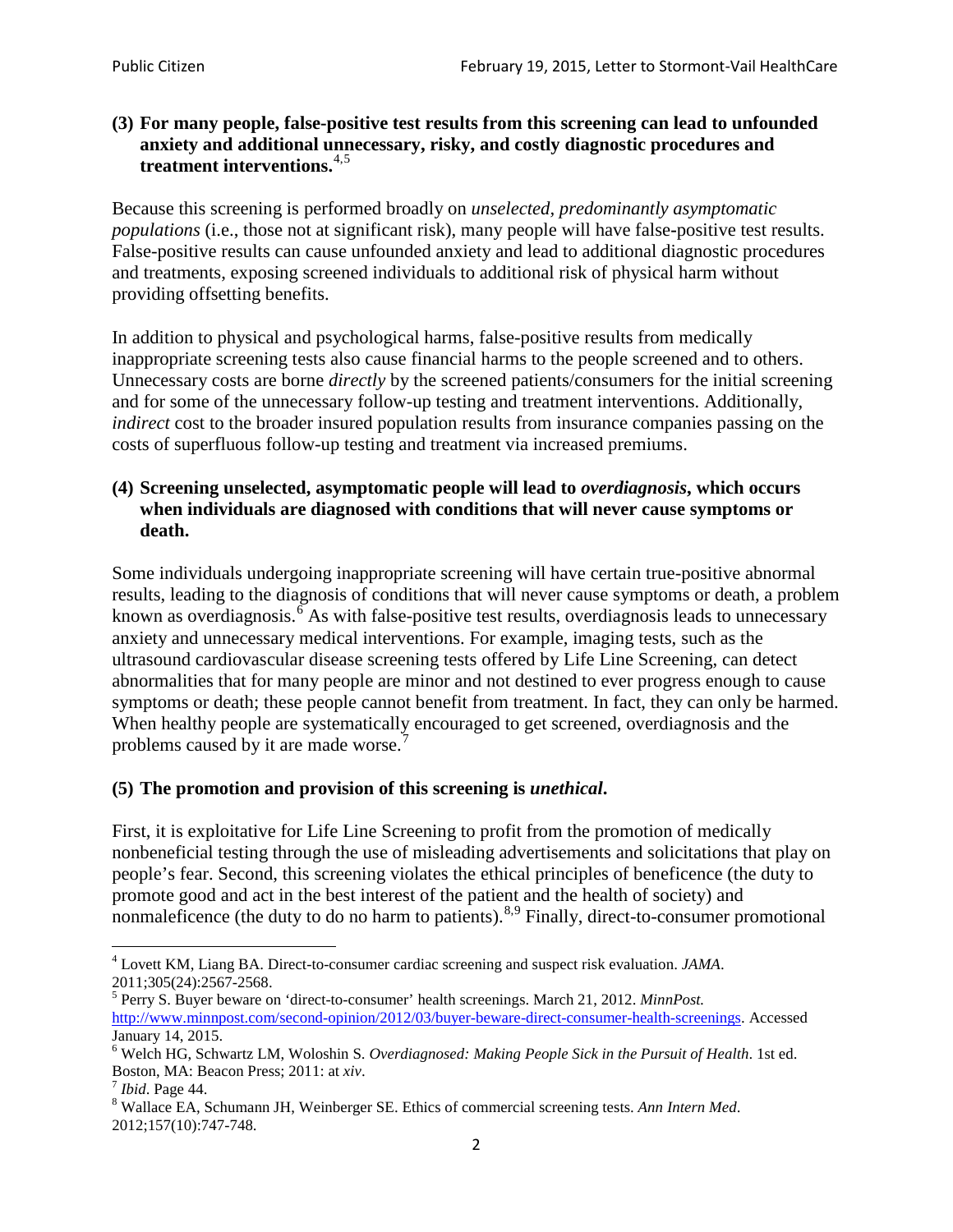materials for screening tests that fail to disclose published guidelines on recommended indications for these tests, as well as the risks of harm, violate the ethical principle of respect for persons and patient autonomy (the duty to protect and foster a patient's free, uncoerced choices). $\frac{10,11}{10,11}$  $\frac{10,11}{10,11}$  $\frac{10,11}{10,11}$  $\frac{10,11}{10,11}$ 

For these reasons, your institution's partnership with Life Line Screening does a great disservice to the community that you serve and adversely impacts public health more broadly. It is therefore imperative that your institution sever its relationship with Life Line Screening and refrain from endorsing the company's heavily promoted, nonselective, community**-**wide cardiovascular disease and osteoporosis screening programs.

Of note, many institutions like yours responded positively to similar requests from Public Citizen. In particular, on June 19, 2014, we wrote letters to 20 hospitals and medical institutions that had partnered with HealthFair, another company that inappropriately promotes similar direct-to-consumer cardiovascular disease screening tests, urging them to immediately sever their relationship with the company. [12](#page-2-2) Fifteen of the 20 institutions have informed either us or representatives of the news media that they have terminated or will be terminating their relationships with HealthFair. Public Citizen applauded these actions.

On August 11, 2014, the *Journal of the American Medical Association* published a Viewpoint article critical of hospital relationships with DTC disease screening companies.<sup>13</sup> The article co-authored by Erik Wallace, M.D., Associate Dean for the Colorado Springs Branch of the University of Colorado School of Medicine; John Schumann, M.D., Interim President, University of Oklahoma-Tulsa; and Steven Weinberger, M.D., Executive Vice President and Chief Executive Officer of the American College of Physicians, the pre**-**eminent national organization of internists — concluded as follows:

If the primary goal of hospitals and DTC screening companies is to improve the health of the populations they serve, then both entities should provide clear and convincing evidence of net benefit with the tests and treatments they offer. Given the controversy over the values and ethics of DTC screening companies and the services they offer, hospitals should clearly and publicly explain their relationships with DTC screening companies, given the lack of evidence to support mass vascular screenings. Hospitals also should justify such relationships transparently or, as Public Citizen suggests, sever such relationships.

Finally, we would also like to call to your attention the fact that on January 22, 2015, Public Citizen requested that the Federal Trade Commission investigate the advertising and promotional

<sup>&</sup>lt;sup>9</sup> Snyder L, American College of Physicians Ethics, Professionalism, and Human Rights Committee. American College of Physicians ethics manual. Sixth edition. Ann Intern Med. 2012;156(1):73-104.

<span id="page-2-0"></span><sup>&</sup>lt;sup>10</sup> Wallace EA, Schumann JH, Weinberger SE. Ethics of commercial screening tests. *Ann Intern Med*. 2012;157(10):747-748.

<span id="page-2-1"></span> $11$  Snyder L, American College of Physicians Ethics, Professionalism, and Human Rights Committee. American College of Physicians ethics manual: Sixth edition. *Ann Intern Med*. 2012;156(1):73-104.<br><sup>12</sup> Public Citizen. Letters to twenty hospitals and medical institutions asking them to end their partnerships with

<span id="page-2-2"></span>HealthFair. [http://www.citizen.org/hrg2206.](http://www.citizen.org/hrg2206) Accessed October 2, 2014.

<span id="page-2-3"></span><sup>13</sup> Wallace EA, Schumann JH, Weinberger SE. Hospital relationships with direct-to-consumer screening companies. *JAMA*. 2014;312(9):891-892. Published online August 11, 2014. doi:10.1001/jama.2014.9500.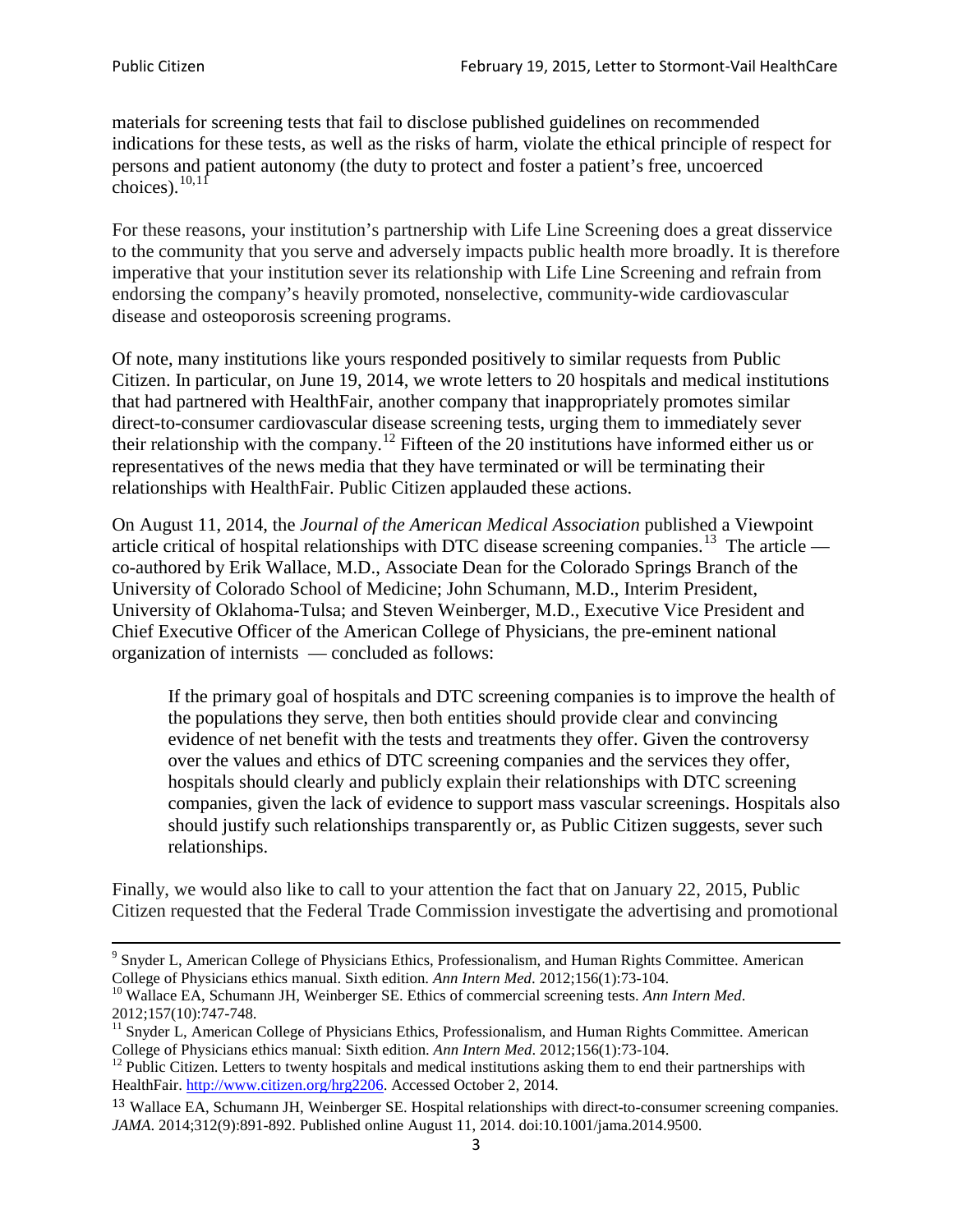activities of Life Line Screening. There is evidence that the company's advertising and promotional materials contain numerous statements that may be deceptive within the meaning of the Federal Trade Commission Act. These materials make unsubstantiated medical-benefit efficacy claims about Life Line Screening's primary cardiovascular disease and osteoporosis screening package, and they omit information material to consumers regarding the risks of adverse health-related outcomes and financial harms that may result from the screening.

Thank you for your prompt attention to this important patient safety and public health issue. Please contact us when you end your relationship with Life Line Screening.

Sincerely,

Vikram Krishnasamy, M.D., M.P.H. Researcher Public Citizen's Health Research Group

Michael Carome, M.D. **Director** Public Citizen's Health Research Group

Sidney M. Wolfe, M.D. Founder and Senior Adviser Public Citizen's Health Research Group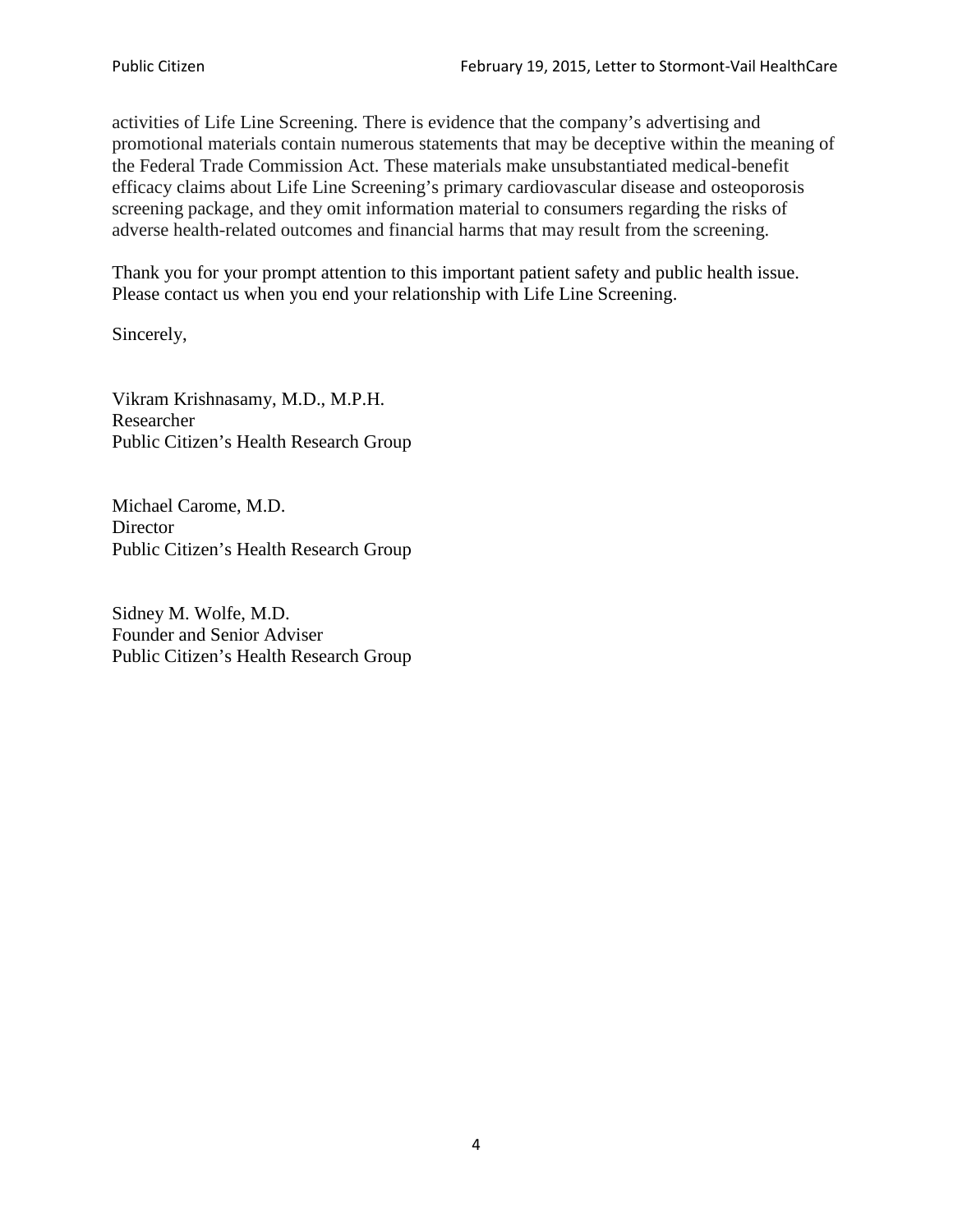# **Appendix**

# **Assessment of Cardiovascular Disease and Osteoporosis Screening Tests Offered by Life Line Screening**

Life Line Screening heavily promotes directly to consumers a package of four cardiovascular disease screening tests plus an osteoporosis risk assessment test.<sup>[14](#page-4-0),[15](#page-4-1)</sup> The four cardiovascular disease screening tests in the package are an electrocardiogram to screen for atrial fibrillation, a carotid artery ultrasound, an abdominal aortic aneurysm ultrasound, and a peripheral arterial disease test. The osteoporosis risk assessment test is an ultrasound of the heel bone to measure bone mass density.

Promotional materials describing these screening tests on the Life Line Screening website and in direct-to-consumer print solicitations mailed directly to people's homes misleadingly note the following:

Since our inception in 1993, we have screened nearly eight million people, and currently screen nearly one million people each year at over 16,000 screening events nationwide. Through this experience, we often identify serious health issues and **have helped save thousands of lives**. [16](#page-4-2) [Emphasis added]

"These screenings have **proven to be safe and accurate** in detecting your risks of stroke and vascular disease – so you and your doctor can do something about it before it's too late."<sup>[17](#page-4-3)</sup> [Emphasis added]

The Life Line Screening promotional materials recommend that adults over age 50 undergo these five screening tests annually:[18](#page-4-4),[19,](#page-4-5)[20,](#page-4-6)[21](#page-4-7),[22](#page-4-8)

Q. Who needs to be screened?

A. The answer is anyone over 50 who wants to be proactive about his or her health. …

<span id="page-4-0"></span><sup>&</sup>lt;sup>14</sup> Life Line Screening. Screening packages. [http://www.lifelinescreening.com/What-We-Do/Screening-Packages.](http://www.lifelinescreening.com/What-We-Do/Screening-Packages) AccessedJanuary 9, 2015.

<span id="page-4-1"></span><sup>&</sup>lt;sup>15</sup> Undated letter from Kevin DeWeese, Director of Clinical Operations, Life Line Screening, to a consumer.

Received November 2014.<br><sup>16</sup> Life Line Screening. Who we are. http://www.lifelinescreening.com/Who-We-Are. Accessed January 9, 2015.

<span id="page-4-3"></span><span id="page-4-2"></span><sup>&</sup>lt;sup>17</sup> Undated letter from Kevin DeWeese, Director of Clinical Operations, Life Line Screening, to a consumer. Received November 2014.

<span id="page-4-4"></span><sup>&</sup>lt;sup>18</sup> Life Line Screening. Atrial fibrillation screening. [http://www.lifelinescreening.com/What-We-Do/What-We-](http://www.lifelinescreening.com/What-We-Do/What-We-Screen-For/Atrial-Fibrillation)[Screen-For/Atrial-Fibrillation.](http://www.lifelinescreening.com/What-We-Do/What-We-Screen-For/Atrial-Fibrillation) Accessed January 9, 2015.

<span id="page-4-5"></span><sup>&</sup>lt;sup>19</sup> Life Line Screening. Carotid artery disease screening. [http://www.lifelinescreening.com/What-We-Do/What-We-](http://www.lifelinescreening.com/What-We-Do/What-We-Screen-For/Carotid-Artery-Disease)

<span id="page-4-6"></span>[Screen-For/Carotid-Artery-Disease.](http://www.lifelinescreening.com/What-We-Do/What-We-Screen-For/Carotid-Artery-Disease) Accessed January 9, 2015.<br><sup>20</sup> Life Line Screening. Abdominal aortic aneurysm screening.. http://www.lifelinescreening.com/What-We-<br>Do/What-We-Screen-For/Abdominal-Aortic-Aneurysms. Acces

<span id="page-4-7"></span> $\frac{1}{21}$  Life Line Screening. Peripheral arterial disease screening. [http://www.lifelinescreening.com/What-We-Do/What-](http://www.lifelinescreening.com/What-We-Do/What-We-Screen-For/Peripheral-Arterial-Disease)

<span id="page-4-8"></span>[We-Screen-For/Peripheral-Arterial-Disease.](http://www.lifelinescreening.com/What-We-Do/What-We-Screen-For/Peripheral-Arterial-Disease) Accessed January 9, 2015.<br><sup>22</sup> Life Line Screening. Osteoporosis screening/bone density test. [http://www.lifelinescreening.com/What-We-](http://www.lifelinescreening.com/What-We-Do/What-We-Screen-For/Osteoporosis)[Do/What-We-Screen-For/Osteoporosis.](http://www.lifelinescreening.com/What-We-Do/What-We-Screen-For/Osteoporosis) Accessed January 9, 2015.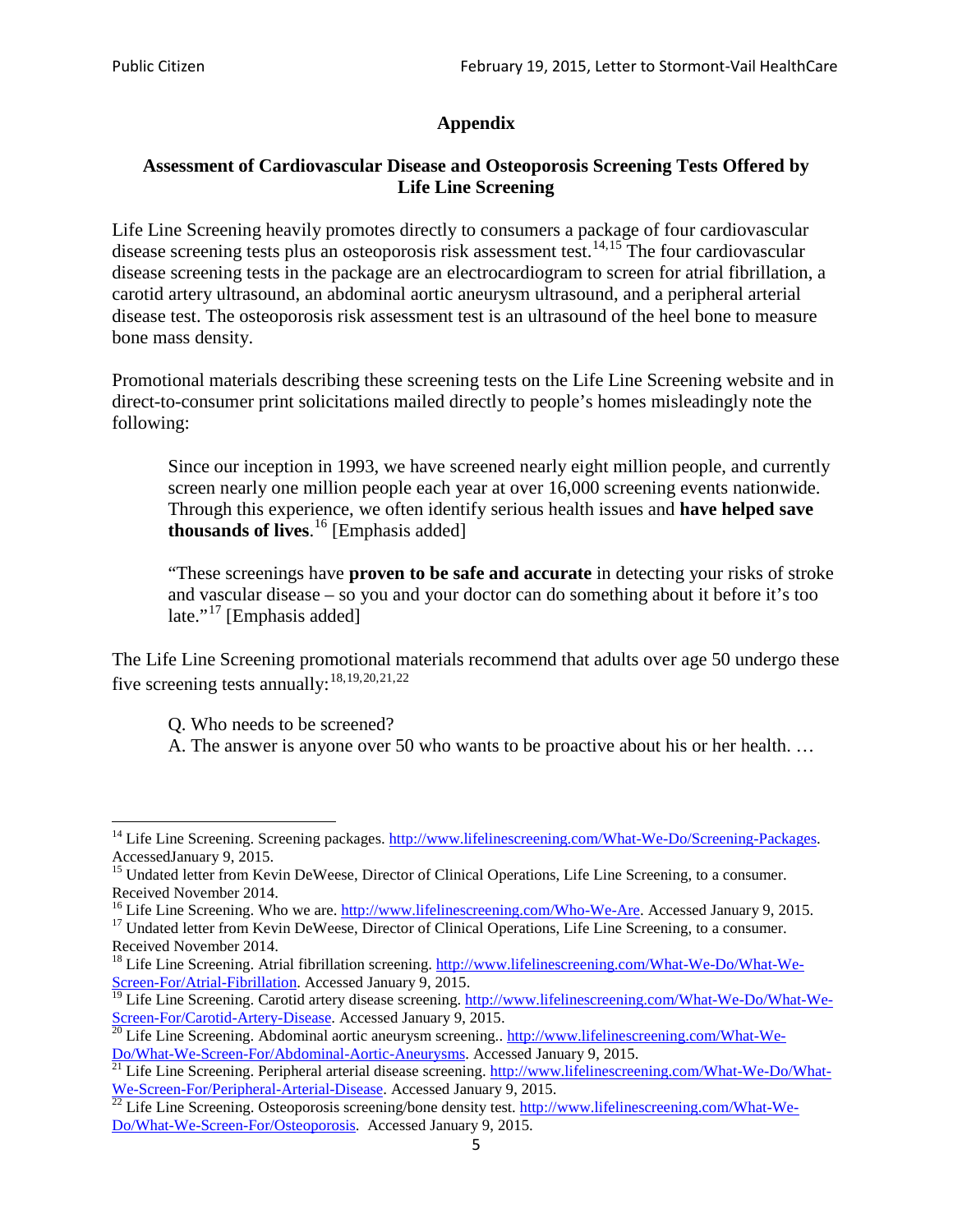However if you have a family history of stroke or heart disease, or if you have high risk factors such as being overweight, high cholesterol, smoking, or lack exercise you may wish to be screened, even if you are in your  $40^\circ$ s.<sup>[23](#page-5-0)</sup>

Life Line Screening's primary package is offered at a price of \$149, purportedly providing consumers a "savings of \$181."<sup>[24](#page-5-1)</sup>

Life Line Screening seeks to prompt asymptomatic individuals for whom screening for asymptomatic cardiovascular disease and osteoporosis is *not clinically indicated* to undergo screening by using inappropriate direct-to-consumer advertisements and solicitations that target consumer fear about having undetected, potentially life-threatening diseases.<sup>[25](#page-5-2)</sup> Examples of such statements found on Life Line Screening's website and print solicitation materials include the following:

- Website: "The absence of risk factors does **not** guarantee that a person will not die from a heart attack. In fact, 1 in 3 people who develop a myocardial infarction (MI) will not have any of the conventional risk factors, which include smoking, unhealthy diet, obesity, physical inactivity, high blood pressure, diabetes and raised lipids."[26](#page-5-3) [Emphasis in original]
- Website: "Similarly, **80% – 85% of strokes occur without warning in asymptomatic patients**, so they can only be significantly reduced by finding and treating the disease before it happens."<sup>[27](#page-5-4)</sup> [Emphasis added]
- Website: "Abdominal aortic aneurysms pose a threat because **they are usually silent until a medical emergency occurs**."[28](#page-5-5) [Emphasis added]
- Website: "**Aneurysms are a health risk because they can burst or rupture. A ruptured aneurysm can cause severe internal bleeding, which can lead to shock or even death.**"<sup>[29](#page-5-6)</sup> [Emphasis in original]
- Website: "Your carotid arteries are the two large blood vessels in your neck that supply blood to your brain. When these arteries become clogged with cholesterol, they become

<span id="page-5-0"></span><sup>&</sup>lt;sup>23</sup> Life Line Screening. Questions  $\&$  answers about Life Line Screening. Enclosure to undated letter from Kevin DeWeese, Director of Clinical Operations, Life Line Screening, to a consumer. Received November 2014.

<span id="page-5-1"></span><sup>&</sup>lt;sup>24</sup> Undated letter from Kevin DeWeese, Director of Clinical Operations, Life Line Screening, to a consumer. Received November 2014.

<span id="page-5-2"></span><sup>25</sup> Lovett KM, Liang BA. Direct-to-consumer cardiac screening and suspect risk evaluation. *JAMA*.  $2011;305(24):2567-2568$ .<br><sup>26</sup> Life Line Screening. The benefits of ultrasound screening in key cardiovascular disease areas.

<span id="page-5-3"></span>[http://www.lifelinescreeningresearch.com/the-benefits-of-ultrasound-screening/.](http://www.lifelinescreeningresearch.com/the-benefits-of-ultrasound-screening/) Accessed January 9, 2015.<br><sup>28</sup> Life Line Screening. Abdominal aortic aneurysm screening. http://www.lifelinescreening.com/What-We-<sup>28</sup>

<span id="page-5-5"></span><span id="page-5-4"></span>[Do/What-We-Screen-For/Abdominal-Aortic-Aneurysms.](http://www.lifelinescreening.com/What-We-Do/What-We-Screen-For/Abdominal-Aortic-Aneurysms) Accessed January 9, 2015. <sup>29</sup> Life Line Screening. Abdominal aortic aneurysm (AAA).

<span id="page-5-6"></span>[http://www.lifelinescreening.com/~/media/Files/US/pdfs/FactSheetAAAupdated.ashx.](http://www.lifelinescreening.com/~/media/Files/US/pdfs/FactSheetAAAupdated.ashx) Accessed January 9, 2015.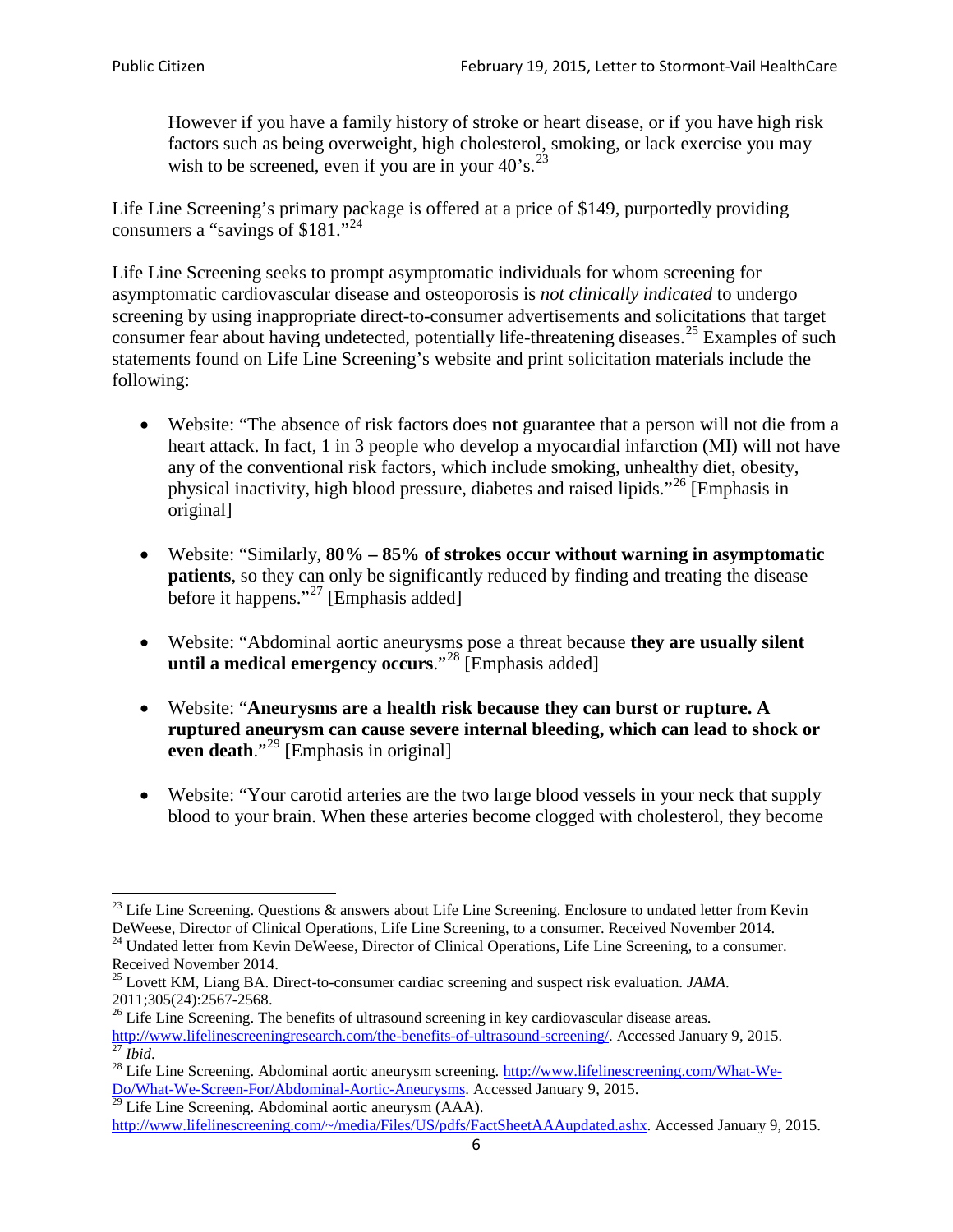**dangerously narrow**. **If a blood clot occurs in the carotid arteries, then blood cannot reach your brain and a stroke can result**. "<sup>[30](#page-6-0)</sup> [Emphasis added]

- Website: "A ruptured aortic aneurysm can cause massive internal bleeding and requires prompt emergency treatment to prevent death. **It is estimated that 80% of people with a ruptured aneurysm will die, and that many of these will die before being able to reach a hospital.**"<sup>[31](#page-6-1)</sup> [Emphasis added]
- Website: "As we age, bones begin to break down faster than new bone can be formed. Osteoporosis removes minerals from bones until they become so weak and brittle that they fracture very easily. Actions such as bending to pick up a newspaper, lifting a vacuum, or even coughing can cause a fracture. **Some fractures, such as hip fractures, may require hospitalization or major surgery, and may result in disability or even**  death."<sup>[32](#page-6-2)</sup> [Emphasis added]
- Direct-to-consumer letter: "These screenings have proven to be safe and accurate in detecting **your risks of stroke and vascular disease** – so you and your doctor **can do something about it before it's too late**."[33](#page-6-3) [Emphasis added]
- Direct-to-consumer letter: "The lifetime risk of stroke for middle-aged men and women is 1 in 5 for women and 1 in 6 for men, and **it takes a terrible toll on families**."[34](#page-6-4) [Emphasis added]
- Direct-to-consumer letter: "Life Line Screening has conducted nearly 8 million screenings, and customers sometimes tell us they feel the **screenings saved their**  lives."<sup>[35](#page-6-5)</sup> [Emphasis added]
- Direct-to-consumer letter:  $36$  "What's inside your arteries?" [Emphasis in original]

As discussed below, a review of current evidence-based guidelines and relevant scientific literature fails to provide support for use of these five tests — individually or together as a package — for widespread screening of asymptomatic individuals in the general adult population over age 50 on a one-time basis, let alone annually. For many individuals, the risks of harm outweigh the benefits of the testing. Moreover, since the tests are not clinically indicated for most people being screened, and since many people will undergo additional unnecessary testing, these screenings are resulting in financial harm to many individuals.

<span id="page-6-0"></span><sup>&</sup>lt;sup>30</sup> Life Line Screening. Carotid artery disease screening. [http://www.lifelinescreening.com/What-We-Do/What-We-](http://www.lifelinescreening.com/What-We-Do/What-We-Screen-For/Carotid-Artery-Disease)[Screen-For/Carotid-Artery-Disease.](http://www.lifelinescreening.com/What-We-Do/What-We-Screen-For/Carotid-Artery-Disease) Accessed January 9, 2015.<br><sup>31</sup> *Ibid.* 32 Life Line Screening. Osteoporosis screening/bone density test. [http://www.lifelinescreening.com/What-We-](http://www.lifelinescreening.com/What-We-Do/What-We-Screen-For/Osteoporosis)

<span id="page-6-2"></span><span id="page-6-1"></span>[Do/What-We-Screen-For/Osteoporosis.](http://www.lifelinescreening.com/What-We-Do/What-We-Screen-For/Osteoporosis) Accessed January 9, 2015. <sup>33</sup> Undated letter from Kevin DeWeese, Director of Clinical Operations, Life Line Screening, to a consumer.

<span id="page-6-3"></span>Received November 2014.<br><sup>34</sup> Ibid.

<span id="page-6-4"></span>

<span id="page-6-5"></span><sup>34</sup> *Ibid*. 35 *Ibid*. 36 *Ibid*.

<span id="page-6-6"></span>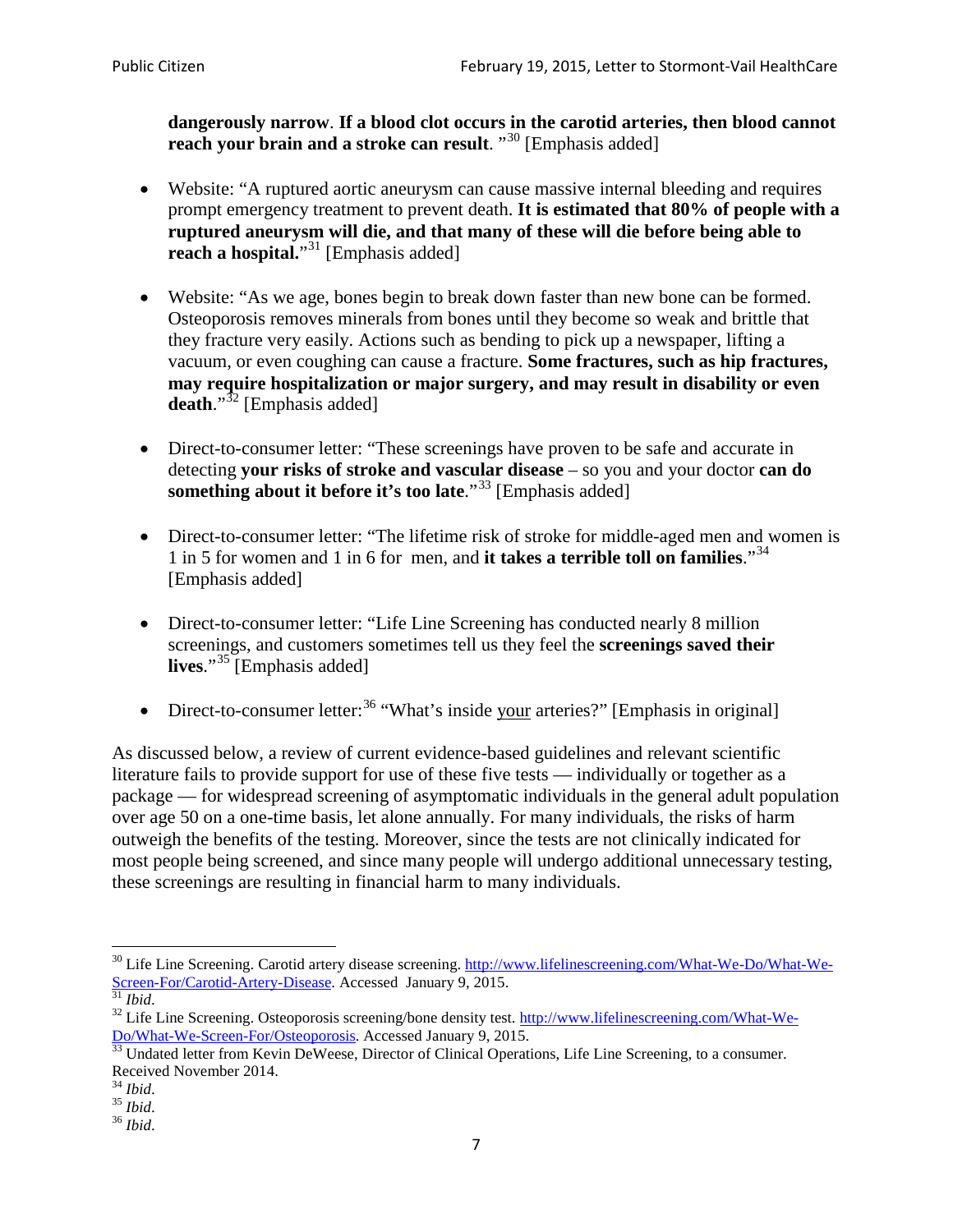Although the following screening tests sound appealing, each one either: (a) clinically benefits only appropriately selected high-risk groups of patients (rather than *all* adults over age 50); or (b) has not been scientifically proven to provide any clinically meaningful benefit to anyone. Widespread and indiscriminate use of these tests is likely to be harmful to large numbers of individuals in the general, asymptomatic population by yielding a significant number of falsepositive test results, leading to subsequent unnecessary diagnostic procedures and treatments, associated adverse effects of those procedures and treatments, and unwarranted anxiety in tested individuals. In addition, some individuals undergoing inappropriate screening will have truepositive abnormal results, but the abnormalities found will never cause symptoms or death, leading to overdiagnosis.

# **A. Atrial fibrillation screening with electrocardiogram (ECG):**

The Life Line Screening online promotional materials state:<sup>[37](#page-7-0)</sup>

Atrial Fibrillation is the most common type of heart arrhythmia (abnormal heartbeat). It occurs when the heart's upper chambers (the atria) beat irregularly or quiver. Without an effective heartbeat blood isn't pumped completely out of the atria, causing blood to pool and possibly clot. A clot can travel to other parts of the body, including the brain, where it may result in stroke.

Screening for Atrial Fibrillation

• A non-invasive procedure used to detect irregular heartbeat (a major risk factor for stroke), an Atrial Fibrillation screening is performed by attaching [ECG] electrodes above your wrists and ankles.

Who should have an atrial fibrillation screening?

• Anyone with risk factors for stroke, atrial fibrillation or carotid artery disease

How often should I get an atrial fibrillation screening?

• Annually

<span id="page-7-1"></span>However, we are not aware of any major medical professional organization that endorses widespread screening of asymptomatic patients younger than age 65 for atrial fibrillation. In addition, atrial fibrillation can be detected in most patients who have the condition simply by checking for an irregularly irregular pulse during a physical exam.

In 2011, the American Heart Association (AHA) and the American Stroke Association (ASA) jointly issued updated evidence-based guidelines for the primary prevention of stroke.<sup>[38](#page-7-1)</sup> The

<span id="page-7-0"></span><sup>&</sup>lt;sup>37</sup> Life Line Screening. Atrial fibrillation screening. [http://www.lifelinescreening.com/What-We-Do/What-We-](http://www.lifelinescreening.com/What-We-Do/What-We-Screen-For/Atrial-Fibrillation)[Screen-For/Atrial-Fibrillation.](http://www.lifelinescreening.com/What-We-Do/What-We-Screen-For/Atrial-Fibrillation) Accessed January 9, 2015.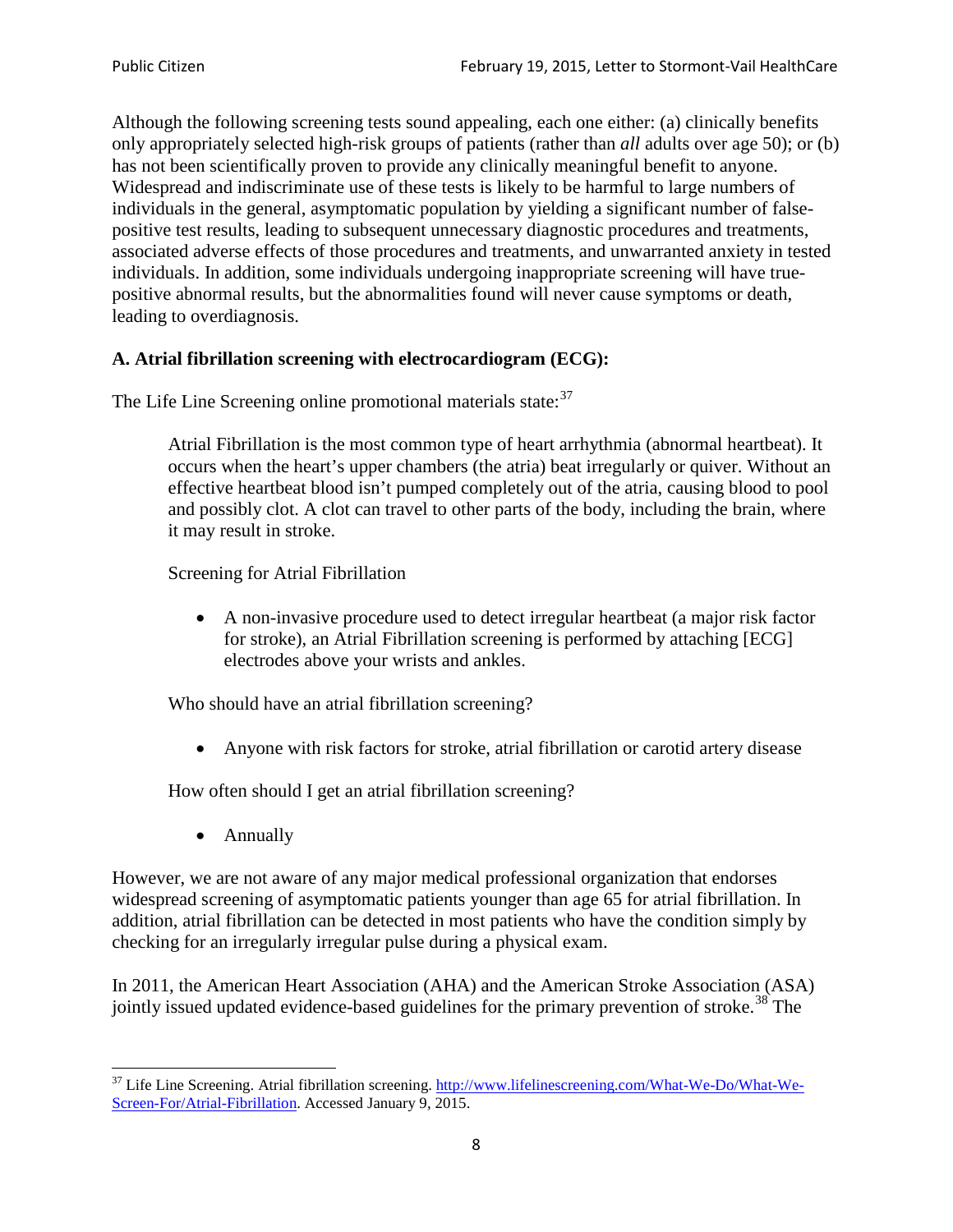American Academy of Neurology (AAN) affirmed the value of these guidelines. The 2011 AHA/ASA guidelines provided the following recommendation regarding screening for atrial fibrillation:

Active screening for atrial fibrillation in patients >65 years of age in primary care settings using pulse taking followed by an ECG as indicated can be useful.

In 2014, the AHA and the ASA issued updated evidence-based guidelines for the primary prevention of stroke.<sup>[39](#page-8-0)</sup> The AAN again affirmed the value of the updated guidelines, and the American Association of Neurological Surgeons, the Congress of Neurological Surgeons and the Preventive Cardiovascular Nurses Association endorsed them. The update provided the following recommendation regarding screening for atrial fibrillation:

Active screening for AF in the primary care setting in patients >65 years of age by pulse assessment followed by ECG as indicated can be useful.

In 2010 and 2012, the European Society of Cardiology issued evidence-based guidelines that similarly recommended that patients ages 65 and older be screened for atrial fibrillation by their primary health care providers by checking the pulse, followed by an ECG in case of irregularity. $40,41$  $40,41$ 

# **B. Stroke/Carotid Artery Ultrasound:**

The Life Line Screening online promotional materials state:<sup>[42](#page-8-3)</sup>

Your carotid arteries are the two large blood vessels in your neck that supply blood to your brain. When these arteries become clogged with cholesterol, they become dangerously narrow. If a blood clot occurs in the carotid arteries, then blood cannot reach your brain and a stroke can result. …

<sup>&</sup>lt;sup>38</sup> Goldstein LB, Bushnell CD, Adams RJ, et al. Guidelines for the primary prevention of stroke: A guideline for healthcare professionals from the American Heart Association/American Stroke Association. *Stroke*.

<sup>2011;42(2):517-584.</sup> [see page 1 for title, authors, ANA affirmation; see page 21 for recommendation]

<span id="page-8-0"></span> $\frac{2011,42(2)(317,601)}{39}$  Meschia JF, Bushnell C, Goden-Albala B, et al. Guidelines for the primary prevention of stroke: A statement for healthcare professionals from the American Heart Association/American Stroke Association. *Stroke*.

<sup>2014;45(12):3754-3832.</sup> [see page 1 for title, authors, ANA affirmation and other endorsements; see page 24 for recommendation]

<span id="page-8-1"></span><sup>40</sup> Camm AJ, Kirchhof P, Lip GYH, et al. Guidelines for the management of atrial fibrillation: The Task Force for the Management of Atrial Fibrillation of the European Society of Cardiology (ESC). *Eur Heart J*. 2010;31:2369- 2429. [See page 50]

<span id="page-8-2"></span><sup>41</sup> Camm AJ, Lip GYH, De Caterina R, et al. 2012 focused update of the ESC Guidelines for the management of atrial fibrillation: An update of the 2010 ESC Guidelines for the management of atrial fibrillation. *Eur Heart J*.

<span id="page-8-3"></span><sup>2012;33(21):2719-2747. [</sup>See page 2723]<br><sup>42</sup> Life Line Screening. Carotid artery disease screening. [http://www.lifelinescreening.com/What-We-Do/What-We-](http://www.lifelinescreening.com/What-We-Do/What-We-Screen-For/Carotid-Artery-Disease)[Screen-For/Carotid-Artery-Disease.](http://www.lifelinescreening.com/What-We-Do/What-We-Screen-For/Carotid-Artery-Disease) Accessed January 9, 2015.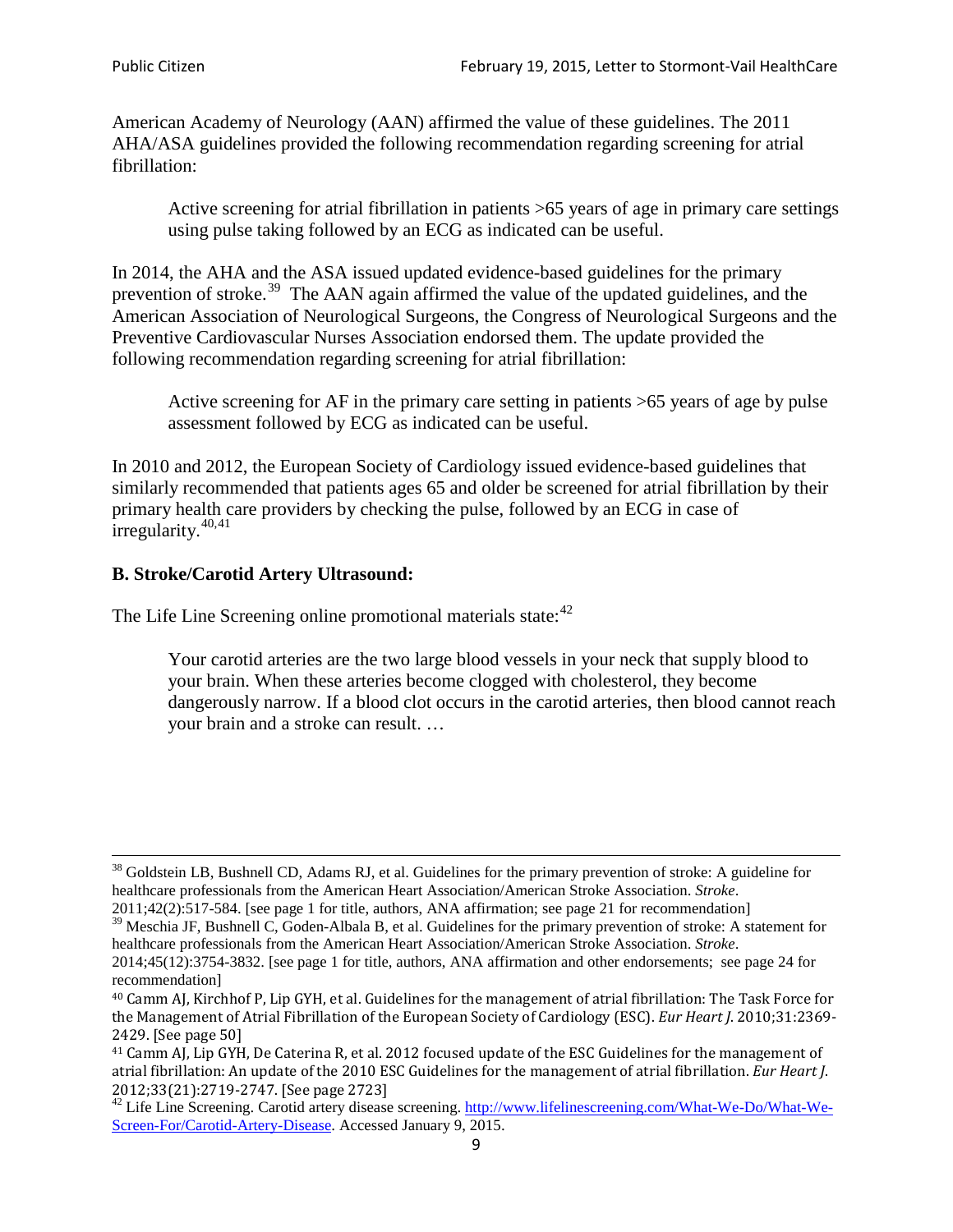Carotid Artery Disease (Plaque) Screening

• Simple, painless and non-invasive, this screening uses cutting-edge Doppler color flow ultrasound technology to create images of the carotid arteries while also measuring blood flow through them.

Who should have a carotid artery screening?

- Anyone over age 50
- Anyone over age 40 with risk factors

How often should I get a carotid artery screening?

• Annually

However, several major medical professional organizations affirmatively recommend *against* indiscriminate screening with carotid artery ultrasounds in low-risk, asymptomatic individuals, and we are not aware of any major medical professional organization that endorses such screening.

Good evidence indicates that although stroke is a leading cause of death and disability in the United States, a relatively small proportion of all disabling, unheralded strokes are due to carotid artery disease. Studies also suggest that only about 1 percent of the general population older than 65 has severe carotid artery stenosis (60 to 90 percent narrowing).<sup>[43](#page-9-0)</sup> Carotid artery stenosis is more prevalent in older adults, smokers, those with hypertension and those with heart disease; unfortunately, research has not found any single risk factor or clinically useful risk stratification tool that can reliably and accurately distinguish people who have clinically important carotid artery stenosis from those who do not.<sup>[44](#page-9-1)</sup>

In 2006, the AHA and the ASA issued a series of evidence-based guidelines for the primary prevention of stroke.[45](#page-9-2) The value of the guidelines was affirmed by the AAN. Although the guidelines did not include a specific recommendation about screening the general population for asymptomatic carotid stenosis, they did state the following:

Although highly selected patients may benefit, screening of general populations for asymptomatic carotid stenosis is unlikely to be cost-effective. The cost-effectiveness of even a one-time screening approach would be highly dependent on the ability to identify a group of persons with a high pretest likelihood of having high-grade asymptomatic disease, the availability of a screening test with a very high sensitivity and specificity when used on a side-scale basis, and very low perioperative complication rates.

<span id="page-9-0"></span> $^{43}$  U.S. Preventive Services Task Force. Screening for carotid artery stenosis: U.S. Preventive Services Task Force recommendation statement. Ann Intern Med. 2007;147(12):854-859.

<span id="page-9-2"></span><span id="page-9-1"></span><sup>&</sup>lt;sup>44</sup> *Ibid*. <sup>45</sup> Goldstein LB, Adams R, Alberts MJ, et al. Primary prevention of ischemic stroke: A guideline from the American <sup>45</sup> Goldstein LB, Adams R, Alberts MJ, et al. Primary prevention of ischemic stroke: A guide Heart Association/American Stroke Association Stroke Council. *Stroke*. 2006;37(6):1583-633.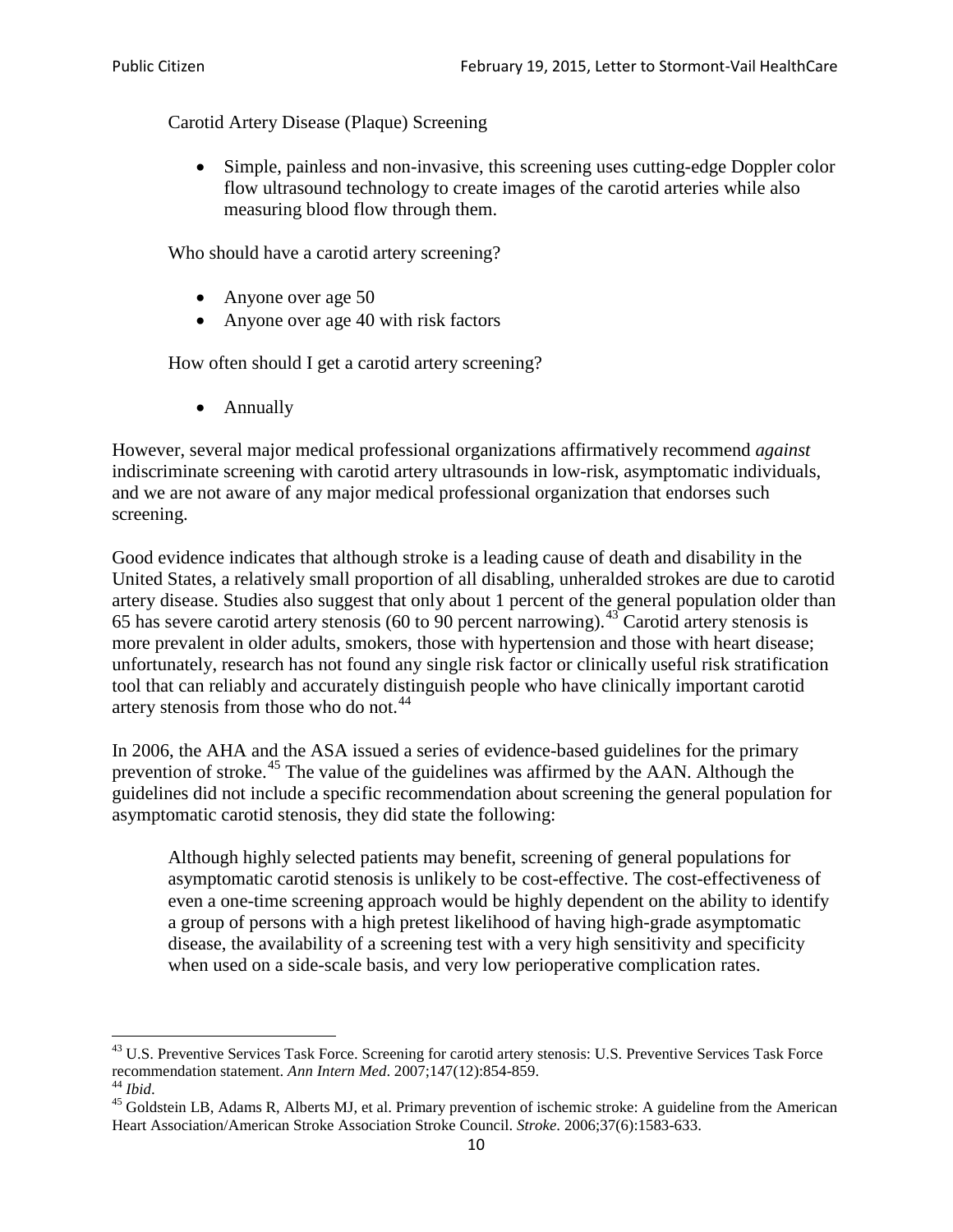These conditions for cost-effective screening are not met for carotid artery ultrasound screening of asymptomatic individuals in the general population, as discussed below.

In 2011, the AHA and the ASA issued updated guidelines for the primary prevention of stroke, the value of which was again affirmed by the  $AAN<sup>46</sup>$  $AAN<sup>46</sup>$  $AAN<sup>46</sup>$ . The updated guidelines stated the following:

Population screening for asymptomatic carotid artery stenosis is not recommended.

In 2014, the AHA and the ASA issued updated guidelines for the primary prevention of stroke.<sup>47</sup> The AAN again affirmed the value of the updated guidelines, and the American Association of Neurological Surgeons, the Congress of Neurological Surgeons, and the Preventive Cardiovascular Nurses Association endorsed them. The updated guidelines stated the following:

Screening low-risk populations for asymptomatic carotid artery stenosis is not recommended.

In 2007, the U.S. Preventive Services Task Force (USPSTF) issued an evidence-based grade D recommendation *against* screening for asymptomatic carotid artery stenosis in the general population.<sup>[48](#page-10-2)</sup> In making this a grade D recommendation, the USPSTF concluded with moderate certainty that for individuals with asymptomatic carotid artery stenosis, the benefits of screening do not outweigh the harms. It noted, in particular, the following:

#### **Importance**

Good evidence indicates that although stroke is a leading cause of death and disability in the United States, a relatively small proportion of all disabling, unheralded strokes is due to [carotid artery stenosis].

#### **Detection**

The most feasible screening test for severe [carotid artery stenosis] (for example, 60% to 99% stenosis) is duplex ultrasonography. Good evidence indicates that this test has moderate sensitivity and specificity and yields many false-positive results. A positive result on duplex ultrasonography is often confirmed by digital subtraction angiography, which is more accurate but can cause serious adverse events. Noninvasive confirmatory tests, such as magnetic resonance angiography, involve some inaccuracy. Given these facts, some people with false-positive test results may receive unnecessary invasive carotid endarterectomy surgery.

<span id="page-10-0"></span><sup>&</sup>lt;sup>46</sup> Goldstein LB, Bushnell CD, Adams RJ, et al. Guidelines for the primary prevention of stroke: A guideline for healthcare professionals from the American Heart Association/American Stroke Association. *Stroke*.<br>2011;42(2):517-584. [see page 1 for title, authors, ANA affirmation; see page 25 for recommendation]

<span id="page-10-1"></span><sup>&</sup>lt;sup>47</sup> Meschia JF, Bushnell C, Goden-Albala B, et al. Guidelines for the primary prevention of stroke: A statement for healthcare professionals from the American Heart Association/American Stroke Association. *Stroke*. 2014;45(12):3754-3832. [see page 1 for title, authors, ANA affirmation and other endorsements; see page 30 for

recommendation]<br><sup>48</sup> U.S. Preventive Services Task Force. Screening for carotid artery stenosis: U.S. Preventive Services Task Force

<span id="page-10-2"></span>recommendation statement. *Ann Intern Med*. 2007;147(12):854-9.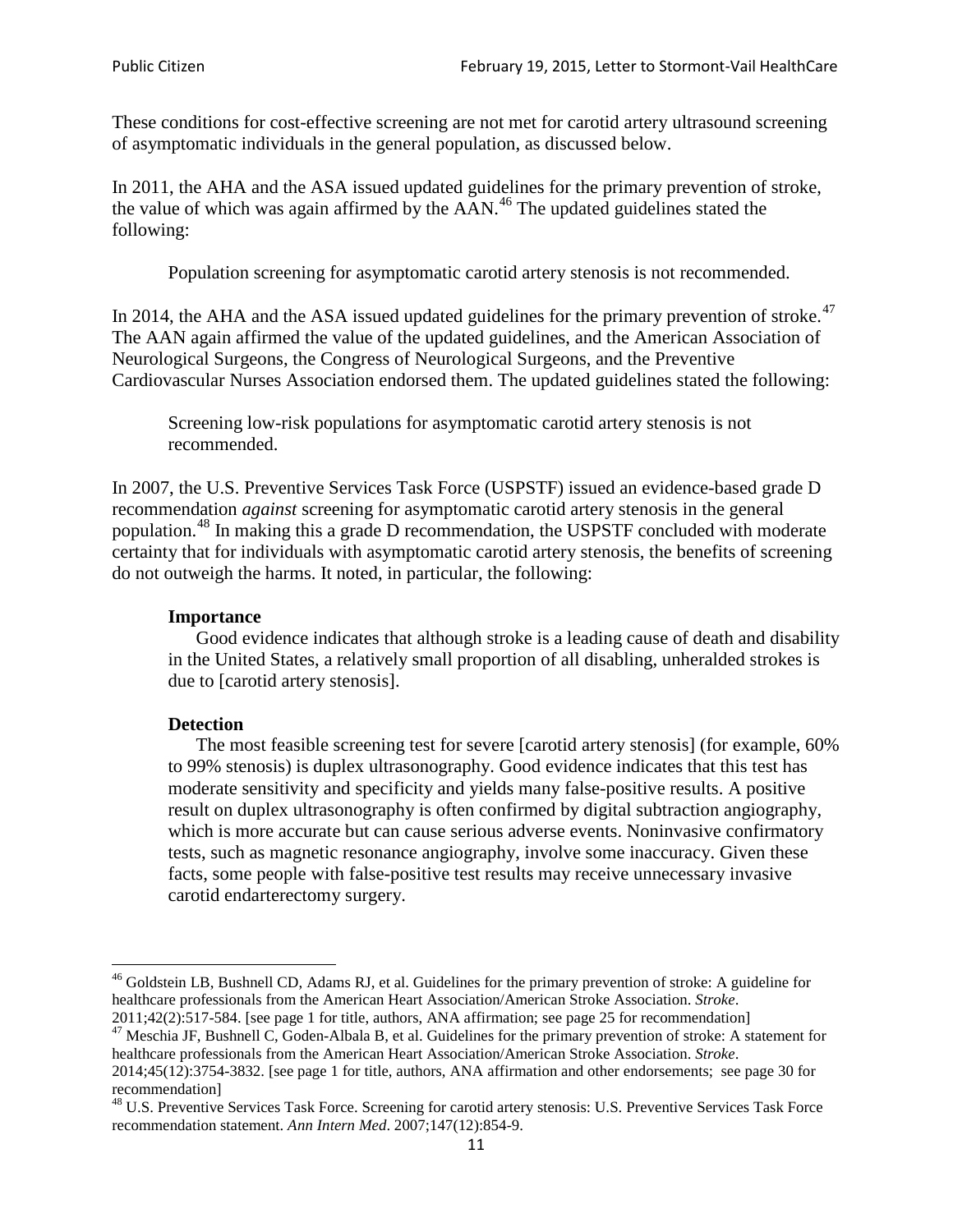## **Benefits of Detection and Early Intervention**

Good evidence indicates that in selected, high-risk trial participants with asymptomatic severe [carotid artery stenosis], carotid endarterectomy by selected surgeons reduces the 5-year absolute incidence of all strokes or perioperative death by approximately 5%. These benefits would be less among asymptomatic people in the general population. For the general primary care population, the benefits are judged to be no greater than small.

## **Harms of Detection and Early Intervention**

Good evidence indicates that both the testing strategy and the treatment with carotid endarterectomy can cause harms. A testing strategy that includes angiography will itself cause some strokes. A testing strategy that does not include angiography will cause some strokes by leading to carotid endarterectomy in people who do not have severe [carotid artery stenosis]. In excellent centers, carotid endarterectomy is associated with a 30-day stroke or mortality rate of about 3%; some areas have higher rates. These harms are judged to be no less than small.

In July 2014, the USPSTF issued an updated recommendation against screening for asymptomatic carotid artery stenosis in the general population.<sup>[49](#page-11-0)</sup> In reaffirming its prior recommendation, the USPSTF concluded with moderate certainty that the harms of screening for asymptomatic carotid artery stenosis outweigh the benefits. The USPSTF presented the following updated rationale: $50$ 

#### **Importance**

Stroke is a leading cause of death and disability in the United States. Although asymptomatic carotid artery stenosis is a risk factor for stroke, it causes a relatively small proportion of strokes.

#### **Detection**

The most feasible screening test for carotid artery stenosis (defined as 60% to 99% stenosis) is ultrasonography. Although adequate evidence indicates that this test has high sensitivity and specificity, in practice, ultrasonography yields many false-positive results in the general population, which has a low prevalence of carotid artery stenosis (approximately 0.5% to 1%). There are no externally validated, reliable tools that can determine who is at increased risk for carotid artery stenosis or for stroke when carotid artery stenosis is present. Adequate evidence indicates that the accuracy of screening by auscultation of the neck is poor.

## **Benefits of Detection and Early Intervention**

There is no direct evidence on the benefits of screening for carotid artery stenosis. Adequate evidence indicates that in selected trial participants with asymptomatic carotid artery stenosis, carotid endarterectomy (CEA) performed by selected surgeons reduces the absolute incidence of all strokes or perioperative death by approximately 3.5%

<span id="page-11-0"></span><sup>&</sup>lt;sup>49</sup> LeFevre on behalf of the U.S. Preventive Services Task Force. Screening for asymptomatic carotid artery stenosis: U.S. Preventive Services Task Force Recommendation Statement. *Ann Intern Med*. Published online July 8, 2014. doi:10.7326/M14-1333. <sup>50</sup> *Ibid*.

<span id="page-11-1"></span>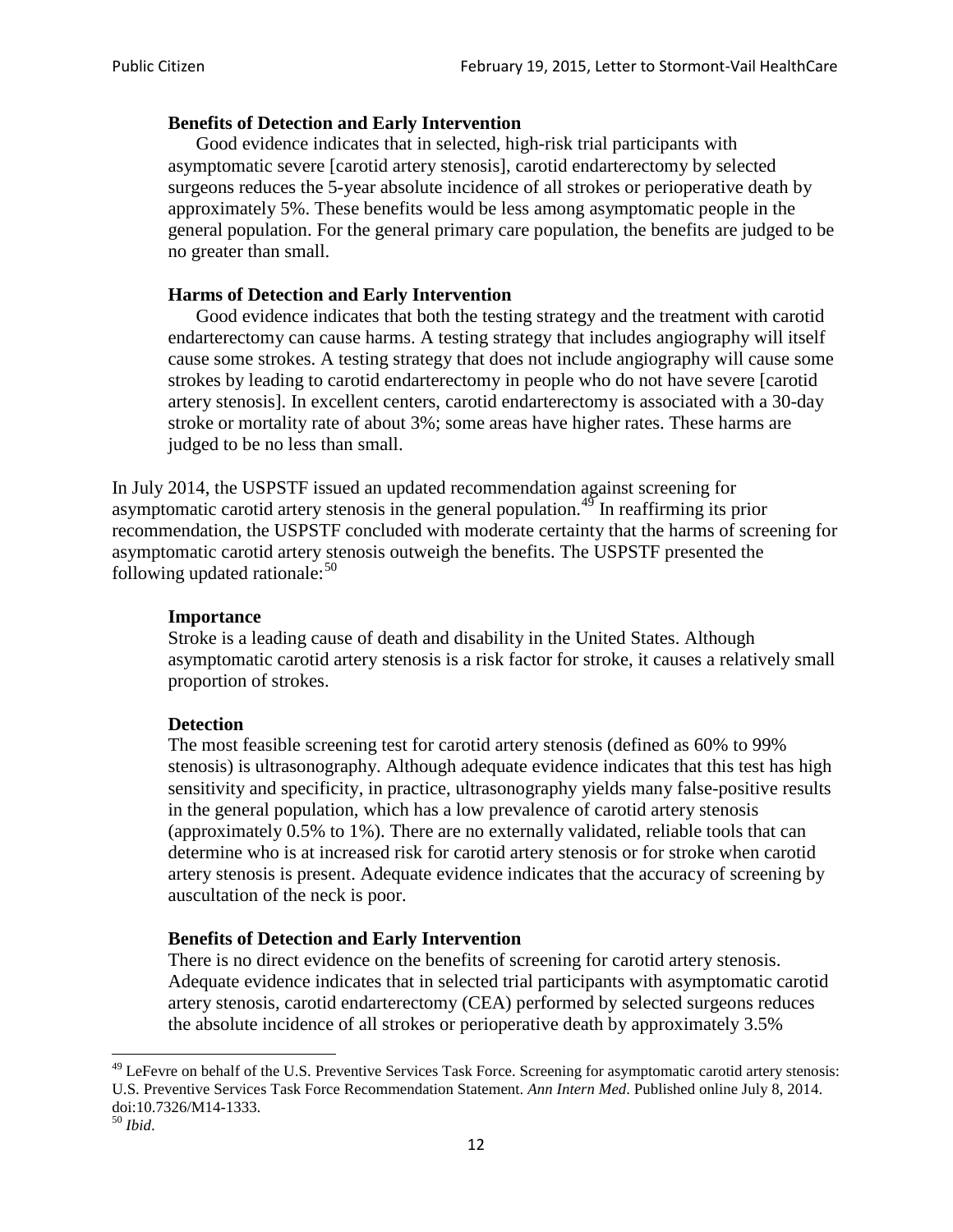compared with (outdated) medical management. However, this difference is probably smaller with current optimal medical management. The magnitude of these benefits would be smaller in asymptomatic persons in the general population. For the general primary care population, the magnitude of benefit is small to none. There is no evidence that identification of asymptomatic carotid artery stenosis leads to any benefit from adding or increasing medication doses (beyond current standard medical therapy for cardiovascular disease prevention).

## **Harms of Detection and Early Intervention**

Adequate evidence indicates that both the testing strategy for carotid artery stenosis and treatment with CEA can cause harms. Although screening with ultrasonography has few direct harms, all screening strategies, including those with or without confirmatory tests (that is, digital subtraction or magnetic resonance angiography), have imperfect sensitivity and specificity and could lead to unnecessary interventions and result in serious harms. In selected centers similar to those in the trials, CEA is associated with a 30-day stroke or mortality rate of approximately 2.4%; reported rates are as high as approximately 5% in low-volume centers and 6% in certain states. Myocardial infarctions are reported in 0.8% to 2.2% of patients after CEA. The 30-day stroke or mortality rate after carotid angioplasty and stenting (CAAS) is approximately 3.1% to 3.8%. The overall magnitude of harms of screening and subsequent treatment of asymptomatic carotid artery stenosis is small to moderate depending on patient population, surgeon, center volume, and geographic location.

In 2007, the American Society of Neuroimaging, with co-sponsorship by the Society of Vascular and Interventional Neurology, issued evidence-based recommendations on the screening of asymptomatic carotid artery disease in the general population and selected subsets of patients.<sup>[51](#page-12-0)</sup> These societies issued a grade E recommendation *against* screening for carotid artery stenosis in the general population or in a selected population based on age, gender or any other variable alone. The criteria for a grade E recommendation were that the prevalence of disease may be high or low but detection and treatment is documented to have no benefit, or prevalence of disease is low. They also issued a grade A recommendation that screening of selective subpopulations of adults age 65 or older with at least three cardiovascular risk factors (hypertension, coronary artery disease, current cigarette smoking or hyperlipidemia) needs to be considered. The criteria of a grade A recommendation were that the prevalence of disease is high and detection and treatment is of documented benefit.

In 2011, the Society for Vascular Surgery issued a position statement recommending ultrasound screening of carotid arteries only for high-risk individuals age 55 or older, taking into account cardiovascular risk factors, such as a history of hypertension, diabetes mellitus, smoking,

<span id="page-12-0"></span><sup>&</sup>lt;sup>51</sup> Qureshi AI, Alexandrov AV, Tegeler CH, et al. Guidelines for screening of extracranial carotid artery disease: a statement for healthcare professionals from the multidisciplinary practice guidelines committee of the American Society of Neuroimaging; cosponsored by the Society of Vascular and Interventional Neurology. *J Neuroimaging*. 2007;17(1):19-47.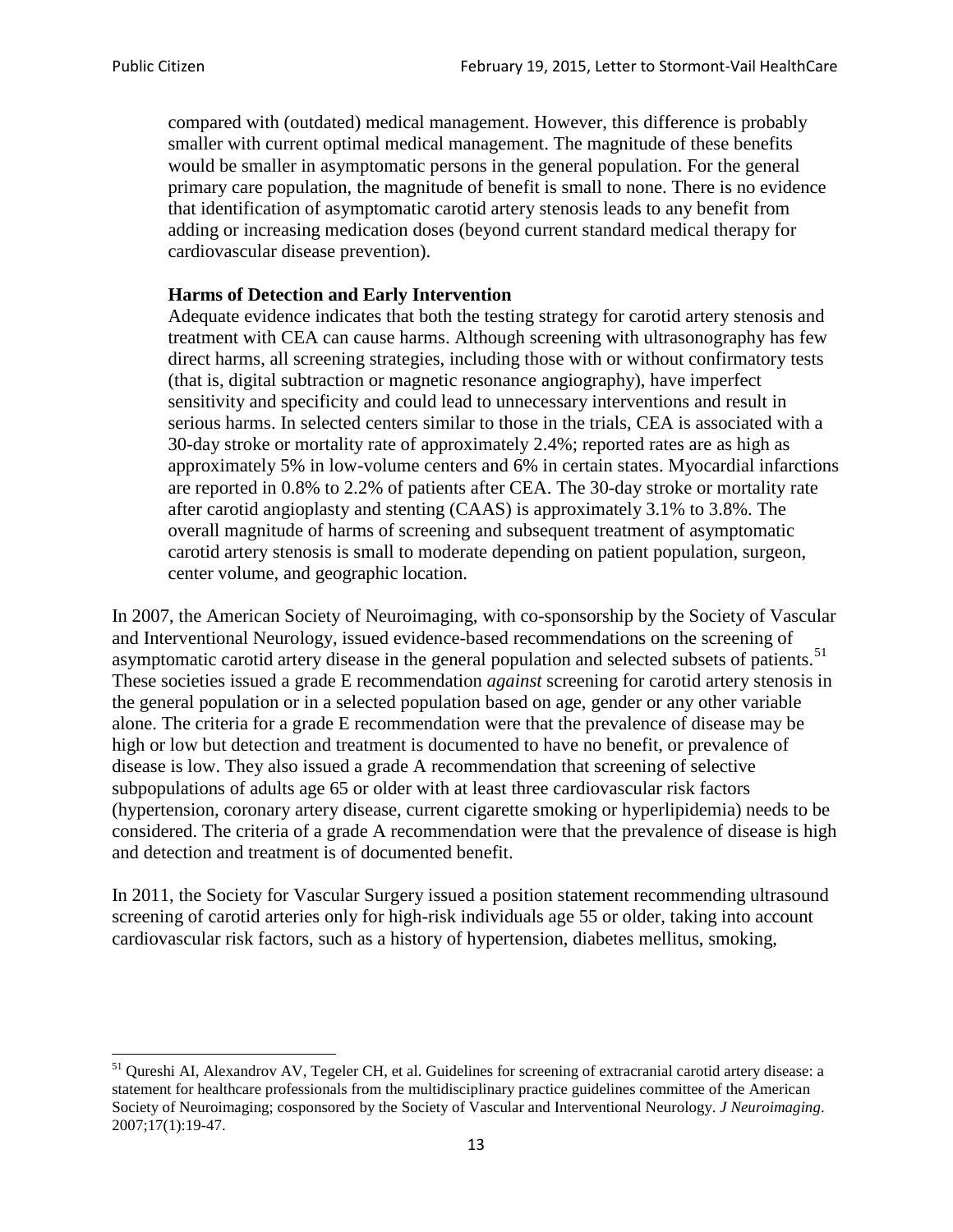hypercholesterolemia, or known cardiovascular disease.<sup>[52](#page-13-0)</sup> The position statement provided little substantive evidence to support this recommendation.

Thus, screening for carotid artery stenosis with ultrasound in the general, asymptomatic population has *not* been shown to significantly improve clinical outcomes, and numerous medical professional organizations strongly recommend against such screening.

## **C. Abdominal Aortic Aneurysm Ultrasound:**

The Life Line Screening online promotional materials state:<sup>[53](#page-13-1)</sup>

An Abdominal Aortic Aneurysm (AAA), a specific kind of aneurysm, is a condition in which the lining of the blood vessel called the aorta is enlarged within the abdomen. Abdominal aortic aneurysms pose a threat because they are usually silent until a medical emergency occurs.

The abdominal aorta is the largest blood vessel in the body and the main artery that originates in the heart. As the lining weakens from age and other risk factors, the vessel wall thins and expands. …

Screening for Aortic Aneurysms

• A painless, non-invasive procedure, an abdominal aortic aneurysm screening requires you to lie on your back while a technician uses ultrasound to take images and measurements of your abdominal aorta. …

Who should have an aortic aneurysm screening?

• Anyone with risk factors

How often should I get an aortic aneurysm screening?

• Annually

By definition, an AAA is present when aortic diameter equals or exceeds 3.0 cm (slightly more than one inch).<sup>[54](#page-13-2)</sup> Most people who have an AAA show no signs or symptoms until it ruptures. The strongest risk factor for *rupture* of an AAA is the aortic diameter.<sup>[55](#page-13-3)</sup> Thus, risk of AAA rupture rises with increasing size of the aneurysm. AAAs with a diameter between 3.0 and 3.9

<span id="page-13-0"></span><sup>&</sup>lt;sup>52</sup> Society for Vascular Surgery. SVS position statement on vascular screenings. January 2011. http://www.vascularweb.org/about/positionstatements/Pages/svs-position-statement-on-vascular-screening.aspx.<br>Accessed January 14, 2015.

<span id="page-13-1"></span>Accessed January 14, 2015.<br>
Sa Life Line Screening. Abdominal aortic aneurysm screening. http://www.lifelinescreening.com/What-We-<br>
Do/What-We-Screen-For/Abdominal-Aortic-Aneurysms. Accessed January 9, 2015.

<span id="page-13-2"></span> $\frac{54}{9}$  Fleming C, Whitlock EP, Beil TL, Lederle FA. Screening for abdominal aortic aneurysm: A best-evidence systematic review for the U.S. Preventive Services Task Force. *Ann Intern Med.* 2005;142(3):203-211.<br><sup>55</sup> Lederle FA, Johnson GR, Wilson SE, et al. Rupture rate of large abdominal aortic aneurysms in patients refusing

<span id="page-13-3"></span>or unfit for elective repair. *JAMA*. 2002;287(22):2968-2972.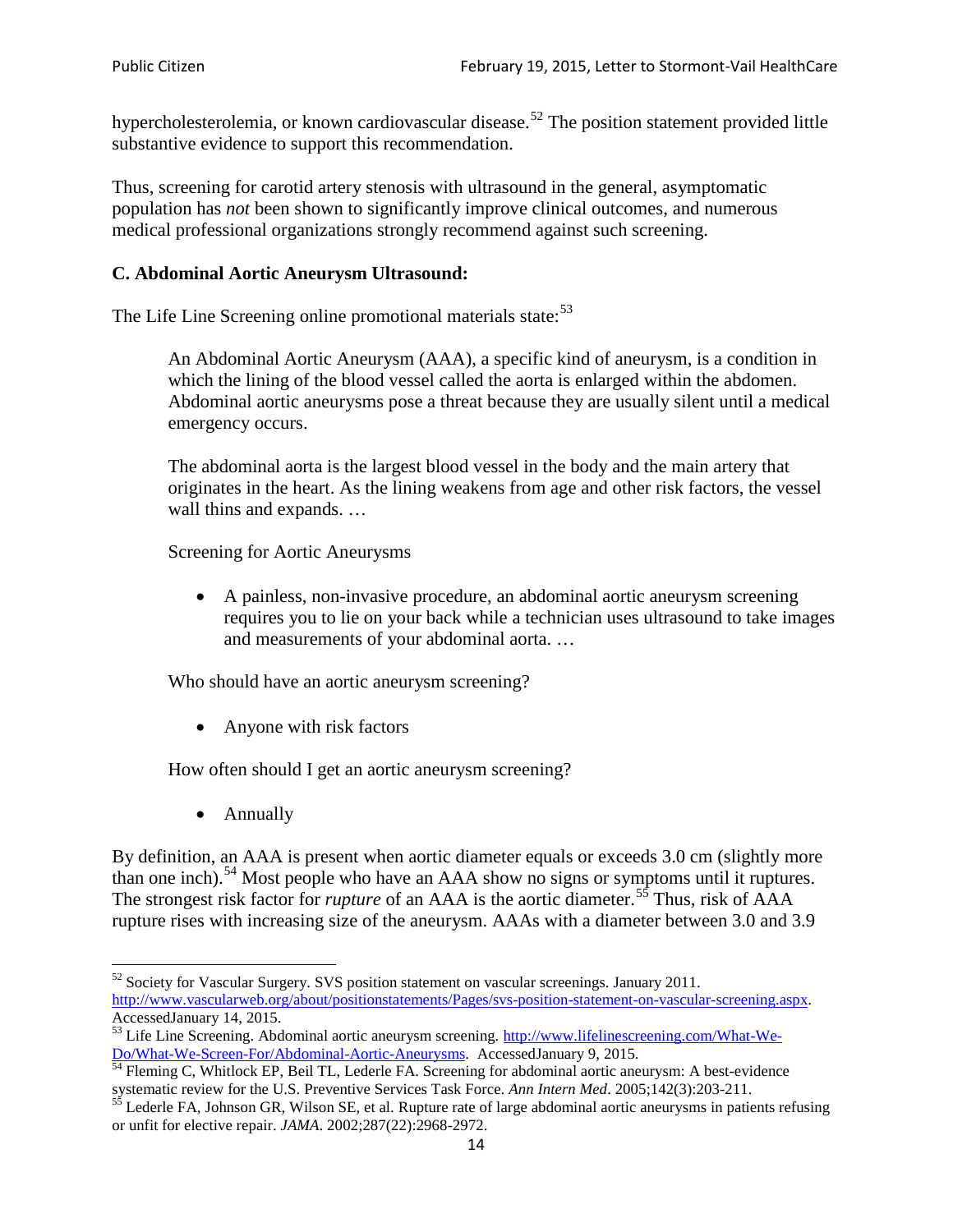cm have an essentially 0 percent annual rupture risk; those with between 4.0 and 4.9 cm have a 1 percent risk; and those between 5.0 and 5.9 cm have a 11 percent annual rupture risk.<sup>[56](#page-14-0)</sup>

In a study of an unselected general population in the U.K., the prevalence of AAA was six times greater in men than women for all age groups.<sup>[57](#page-14-1)</sup> For men not screened for  $AAA$ , almost all deaths from ruptured AAAs occurred after age 65, with more than half occurring before age 80.<sup>[58](#page-14-2)</sup> For women not screened for AAA, the majority of AAA-related deaths occurred after age 80.<sup>[59](#page-14-3)</sup>

Several major medical professional organizations affirmatively recommend one-time ultrasound screening for AAAs *only in certain high-risk individuals* given the epidemiology of AAAs described above, and we are not aware of any major medical professional organization that endorses indiscriminate ultrasound screening for AAAs in low-risk, asymptomatic individuals.

In 2005, the USPSTF issued the following evidence-based recommendations for AAA screening: $60$ 

(1) A grade B recommendation for one-time screening for AAA by ultrasonography in men age 65 to 75 who have ever smoked. In making this a grade [B recommendation,](http://www.uspreventiveservicestaskforce.org/uspstf/gradespre.htm#brec) the USPSTF offered the following rationale:

> The USPSTF found good evidence that screening for AAA and surgical repair of large AAAs ( $\geq$ 5.5 cm) in men age 65 to 75 years who have ever smoked (current and former smokers) leads to decreased AAA-specific mortality. There is good evidence that abdominal ultrasonography, performed in a setting with adequate quality assurance (that is, in an accredited facility with credentialed technologists), is an accurate screening test for AAA. There is also good evidence of important harms of screening and early treatment, including an increased number of surgeries with associated clinically significant morbidity and mortality, and short-term psychological harms. On the basis of the moderate magnitude of net benefit, the USPSTF concluded that the benefits of screening for AAA in men age 65 to 75 years who have ever smoked outweigh the harms.

(2) No recommendation for or against screening for AAA in men age 65 to 75 who have *never* smoked. In making this grade C recommendation, the USPSTF offered the following rationale:

> The USPSTF found good evidence that screening for AAA in men age 65 to 75 years who have never smoked leads to decreased AAA-specific mortality. There is, however, a lower prevalence of large AAAs in men who have never smoked

<span id="page-14-0"></span><sup>&</sup>lt;sup>56</sup> LeFevre ML on behalf of the U.S. Preventive Services Task Force. Screening for abdominal aortic aneurysm: U.S. Preventive Services Task Force recommendation statement. *Ann Intern Med*. Online June 24, 2014. doi:

<span id="page-14-1"></span><sup>10.7326/</sup>M14-1204.<br> $57$  Scott RA, Bridgewater SG, Ashton HA. Randomized clinical trial of screening for abdominal aortic aneurysm in women. *Br J Surg.* 2002;89(3):283-285.

<span id="page-14-4"></span><span id="page-14-3"></span>

<span id="page-14-2"></span><sup>&</sup>lt;sup>58</sup> *Ibid.*<br><sup>59</sup> *Ibid.* 2002;<br><sup>60</sup> U.S. Preventive Services Task Force. Screening for abdominal aortic aneurysm: Recommendation statement. *Ann Intern Med*. 2005;142(3):198-202.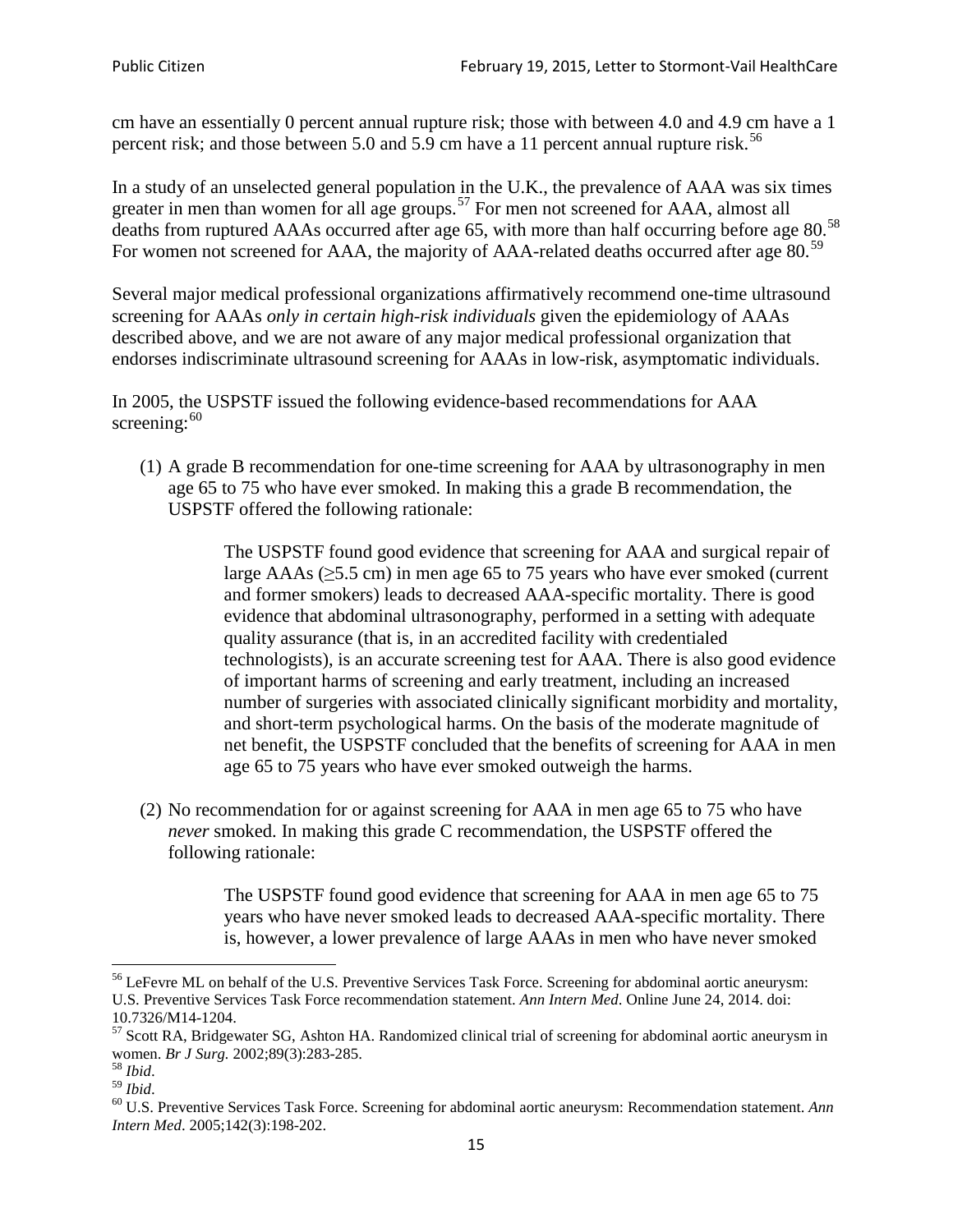compared with men who have ever smoked; thus, the potential benefit from screening men who have never smoked is small. There is good evidence that screening and early treatment lead to important harms, including an increased number of surgeries with associated clinically significant morbidity and mortality, and short-term psychological harms. The USPSTF concluded that the balance between the benefits and harms of screening for AAA is too close to make a general recommendation in this population.

(3) A grade D recommendation *against* routine screening for AAA in women. In making this a grade D recommendation, the USPSTF offered the following rationale:

> Because of the low prevalence of large AAAs in women, the number of AAArelated deaths that can be prevented by screening this population is small. There is good evidence that screening and early treatment result in important harms, including an increased number of surgeries with associated morbidity and mortality, and psychological harms. The USPSTF concluded that the harms of screening women for AAA therefore outweigh the benefits.

In June 2014, the USPSTF issued a revised recommendation statement, based on an updated review of the available evidence published between January 2004 and January 2013.<sup>[61](#page-15-0)</sup> The updated recommendations differ slightly from the 2005 recommendations and include the following: $62$ 

(1) A grade B recommendation for one-time screening for AAA with ultrasonography in men ages 65 to 75 who have ever smoked (no change from 2005). The USPSTF provided the following updated rationale for this unchanged recommendation:

> Four large, population-based, randomized, controlled trials (RCTs) show that invitation to 1-time screening for AAA is associated with reduced AAA-specific mortality in men. This benefit begins 3 years after testing and persists up to 15 years. In addition, risk reduction for AAA rupture and emergency surgery persists up to 10 to 13 years.

> In the 2 highest-quality trials, the relative reduction in AAA-specific mortality after 13 years was 42% to 66%. In the largest trial, where prevalence of AAA was approximately 5% in the screened group, screening was associated with an absolute risk reduction in death of 1.4 per 1000 men.

Abdominal aortic aneurysms are most prevalent in men who have ever smoked, occurring in approximately 6% to 7% of this population. This prevalence increases the importance of screening in these men because it maximizes the absolute benefit that could be achieved (that is, it improves the likelihood that

<span id="page-15-0"></span><sup>61</sup> Guirguis-Blake JM, Beil TL, Senger CA Whitlock EP. Ultrasonography screening for abdominal aortic aneurysms: A systematic review for the U.S. Preventive Services Task Force. *Ann Intern Med*. 2014;160(5):321- 329.

<span id="page-15-1"></span> $62$  LeFevre ML on behalf of the U.S. Preventive Services Task Force. Screening for abdominal aortic aneurysm: U.S. Preventive Services Task Force recommendation statement. *Ann Intern Med*. 2014;161(4):281-290..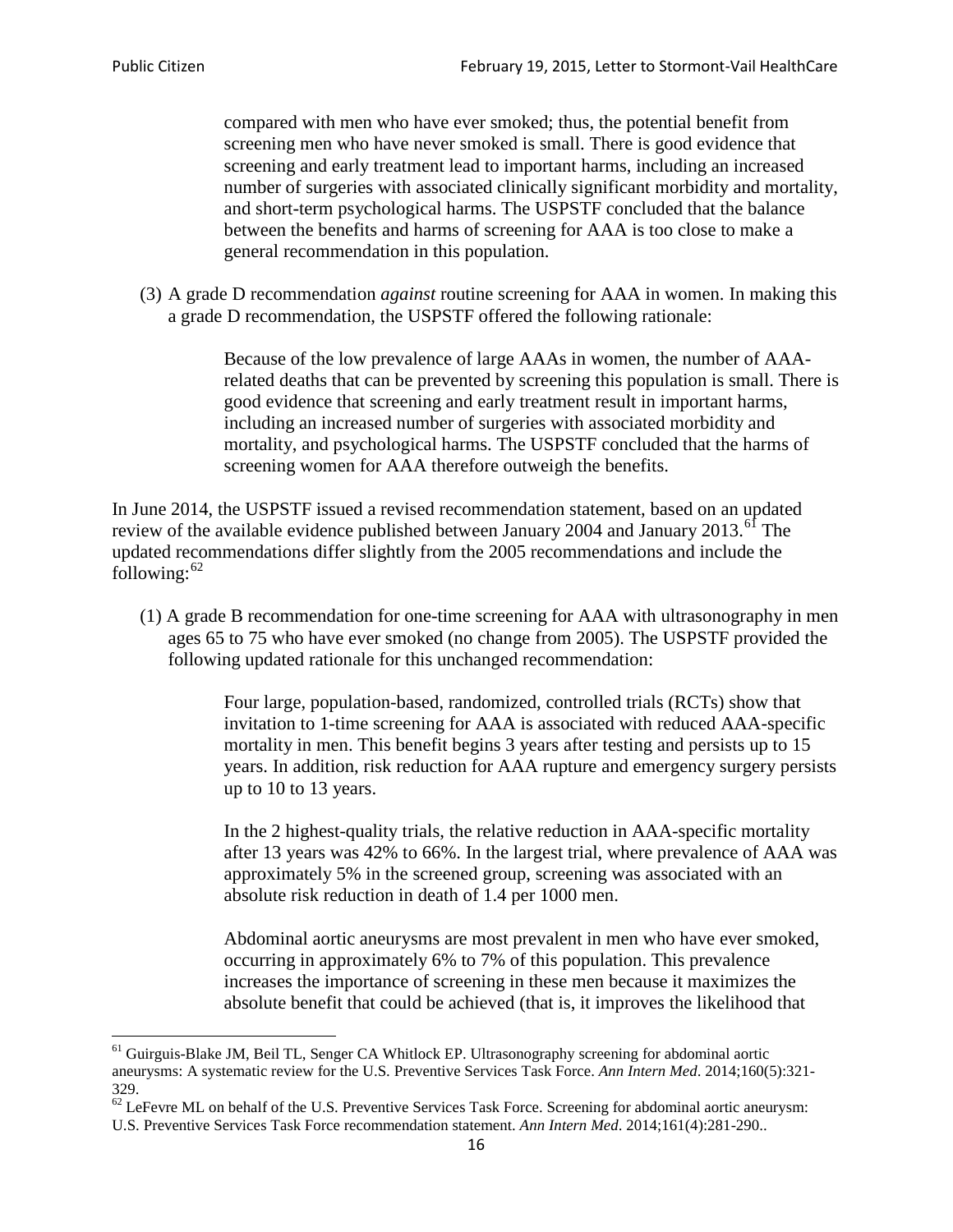men in this group will benefit from screening). Convincing evidence shows that 1-time screening with ultrasonography results in a moderate benefit in men aged 65 to 75 years who have ever smoked.

The USPSTF concluded with high certainty that screening for AAA with ultrasonography in men ages 65 to 75 who have ever smoked has a moderate net benefit.

(2) A grade C recommendation that clinicians *selectively* offer screening for AAA in men ages 65 to 75 who have never smoked rather than routinely screening all men in this group. Evidence indicates that the net benefit of screening all men ages 65 to 75 years who have never smoked is small. In determining whether this service is appropriate in individual cases, patients and clinicians should consider the balance of benefits and harms on the basis of evidence relevant to the patient's medical history, family history, other risk factors, and personal values. The USPSTF offered the following rationale for this new recommendation:

> Screening men overall reduces AAA-specific death, rupture, and emergency surgery. However, the lower prevalence of AAA in men who have never smoked (approximately 2%) substantially reduces the absolute benefit (that is, it greatly lowers the probability that men in this group will benefit from screening). Adequate evidence shows that 1-time screening for AAA with ultrasonography results in a small benefit in men aged 65 to 75 years who have never smoked.

The USPSTF also suggested the following clinical considerations with respect to this new recommendation:

Despite the demonstrated benefits of screening for AAA in men overall, the lower prevalence of AAA in male never-smokers versus male ever-smokers suggests that clinicians should consider a patient's risk factors and the potential for harm before screening for AAA rather than routinely offering screening to all male never-smokers. Important risk factors for AAA include older age and a firstdegree relative with an AAA; other risk factors include a history of other vascular aneurysms, coronary artery disease, cerebrovascular disease, atherosclerosis, hypercholesterolemia, obesity, and hypertension. Factors associated with a reduced risk for AAA include African American race, Hispanic ethnicity, and diabetes.

(3) An I statement concluding that the current evidence is insufficient to assess the balance of benefits and harms of screening for AAA in women ages 65 to 75 who have ever smoked. (An I statement means the USPSTF concludes that the current evidence is insufficient to assess the balance of benefits and harms of the service. Evidence may be lacking, of poor quality, or conflicting, and the balance of benefits and harms cannot be determined.) The USPSTF offered the following rationale for this draft statement:

> *Potential Preventable Burden.* A screening study in Sweden found that the prevalence of AAA in women aged 70 years was low (0.8%) for ever-smokers but increased to 2.0% for current smokers. A meta-analysis of individual-patient data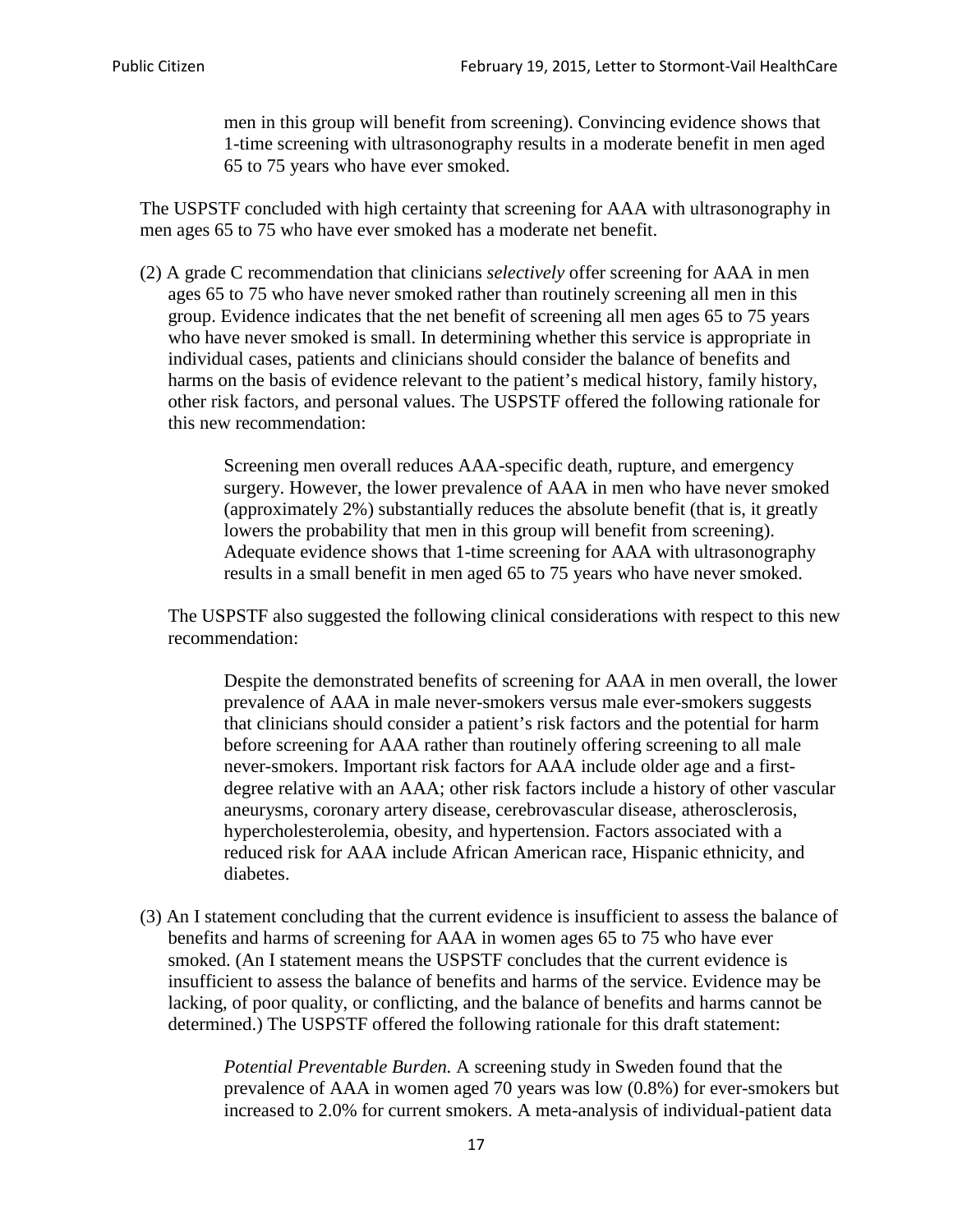found that women have a higher risk than men for AAA rupture at the same diameter (hazard ratio [HR], 3.76 [95% CI, 2.58 to 5.47]). However, AAAassociated deaths occur at an older age in women (at a time of increased competing causes of death and a declining benefit–risk ratio for operative interventions), with 70% of deaths occurring after age 80 years in women compared with fewer than 50% in men. In the only screening RCT that included women, most screen-detected AAAs in women were small (3.0 to 3.9 cm) and AAA-specific mortality was low in screened and unscreened women  $(\le 0.2\%)$ after 10 years.

*Potential Harms.* Four RCTs (primarily done in men) showed that screening for AAA doubled the rate of AAA-associated surgeries, largely driven by an increase in elective surgeries. Most screen-detected AAAs were below the 5.5-cm threshold for immediate repair. This finding generally results in long-term or lifelong surveillance and is probably associated with some amount of overtreatment, although the magnitude of this burden is difficult to quantify.

Most screening trials reported an associated decrease in emergency AAA repairs and a reduced 30-day mortality rate associated with emergency surgery in populations invited to screen, although mortality associated with elective surgery was not reduced. Operative mortality associated with AAAs is higher in women than in men (7% vs. 5% for open repair and 2% vs. 1% for endovascular repair, respectively).

*Costs.* In addition to the cost of ultrasonography screening (approximately \$100), the estimated potential associated cost of elective surgery to repair a screendetected AAA ranges from \$37 000 to \$43 000. Potential opportunity costs also may arise, because screening may take the place of other preventive activities that may be more beneficial to the patient.

*Current Practice.* Screening for AAA is provided as part of the "welcome-to-Medicare visit" for women who have a family history of AAA. However, the evidence is insufficient to accurately characterize current practice patterns related to screening for AAA in women.

A retrospective analysis from 2000 to 2010 used the National Inpatient Sample, a database that has a stratified 20% random sample of all nonfederal inpatient hospital admissions in the United States. This analysis found that women are more likely than men to have open surgery versus endovascular aneurysm repair (EVAR) for unruptured AAA (24% vs. 17%, respectively), potentially because of issues with access to the iliac artery (that is, smaller artery size) that may preclude endovascular management.

A retrospective review of 4026 AAA repairs in the Vascular Study Group of New England database (a voluntary registry from 30 academic and community hospitals in the 6 New England states) reported that women were more likely than men to have open surgery versus EVAR and to be older and have smaller aortic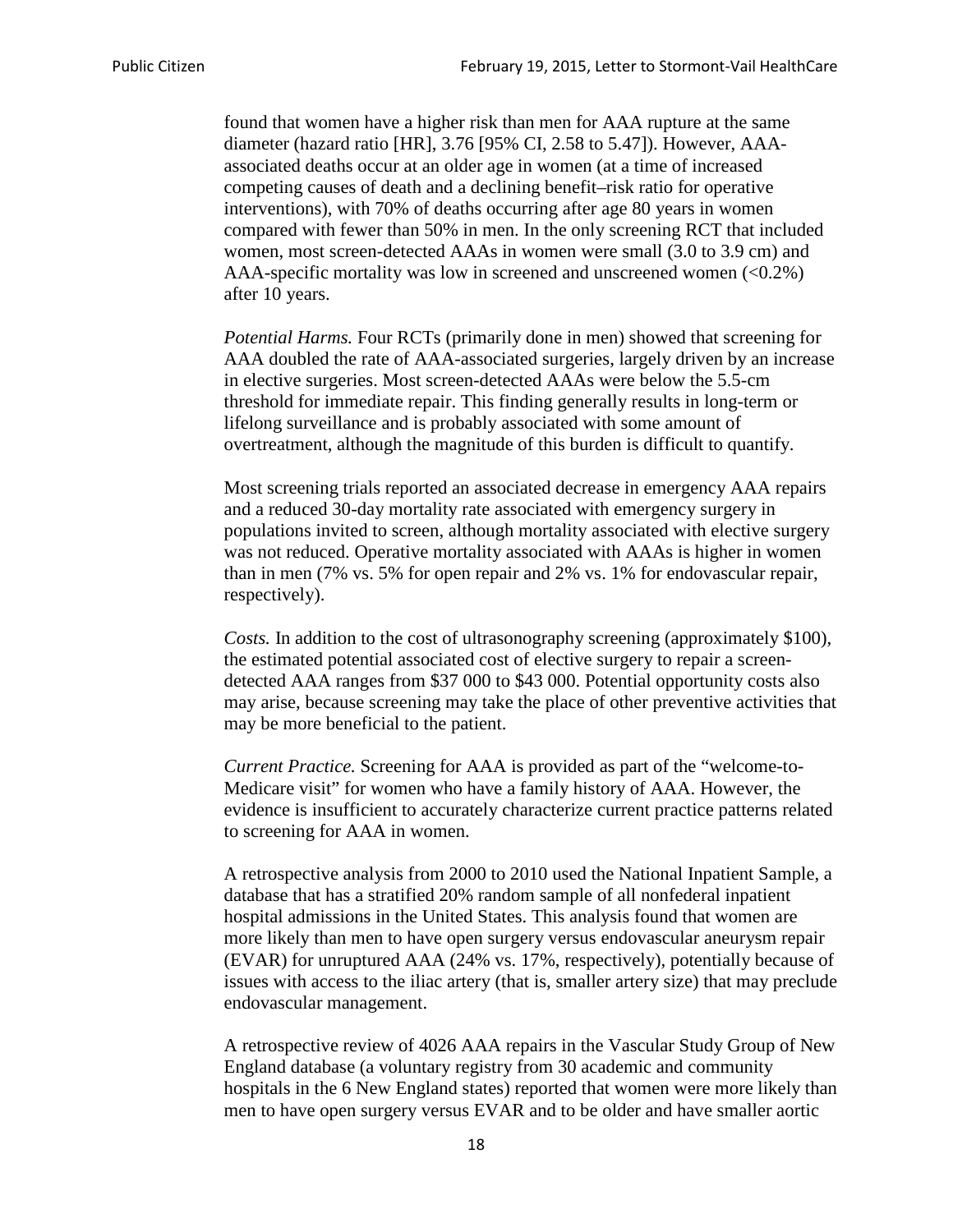diameters at the time of repair. Postoperative complications were higher in women than in men after elective EVAR or open repair, including emergency reoperations, dysrhythmias, leg ischemia or emboli, bowel ischemia, or need for discharge to another medical facility rather than home.

(4) A grade D recommendation *against* routine screening for AAA in women who have never smoked. The USPSTF offered the following rationale for this draft updated recommendation:

> The prevalence of AAA in women who have never smoked is low (0.03% to 0.60% in women aged 50 to 79 years). The evidence also shows no apparent benefit of screening for AAA in women. The USPSTF therefore concludes that adequate evidence shows that the absolute benefit of 1-time screening for AAA with ultrasonography in women who have never smoked can effectively be bounded at none or almost none.

In discussing the harms of detection and early treatment of AAAs, the USPSTF noted the following: $63$ 

In the available trials, groups invited to screening were approximately twice as likely as control groups to have any AAA surgery within 3 to 5 years, predominantly driven by an increase in elective surgeries. More than 90% of AAAs identified by screening were below the 5.5-cm threshold for immediate repair. Detecting smaller AAAs generally leads to long-term (potentially lifelong) surveillance.

A person's risk for death related to elective surgery for AAA is lower than that for death related to emergency surgery for rupture. However, the increase in the overall rates of detection and surgery in the screening groups still potentially represents a harm. A proportion of AAAs will never rupture because they do not advance or because a person dies of a competing cause.

The exact extent of overdiagnosis and overtreatment is difficult to estimate. One study from Massachusetts General Hospital reviewed 24 000 consecutive autopsies between 1952 and 1975 and found that 75% of the 473 patients who died with an undetected or unoperated AAA had a cause of death not related to the AAA (41% were >5.1 cm in diameter). Given that even elective treatment is associated with some risk for perioperative mortality, overtreatment is an important issue to consider when deciding whether to screen for this condition....

Convincing evidence shows that the harms associated with 1-time screening for AAA with ultrasonography are at least small in all populations and potentially higher in women because of their higher risk for operative mortality.

In 2011, the Society for Vascular Surgery issued a position statement on vascular screening recommending a one-time ultrasound screening for AAA for all men age 65 or older and

<span id="page-18-0"></span><sup>63</sup> *Ibid*.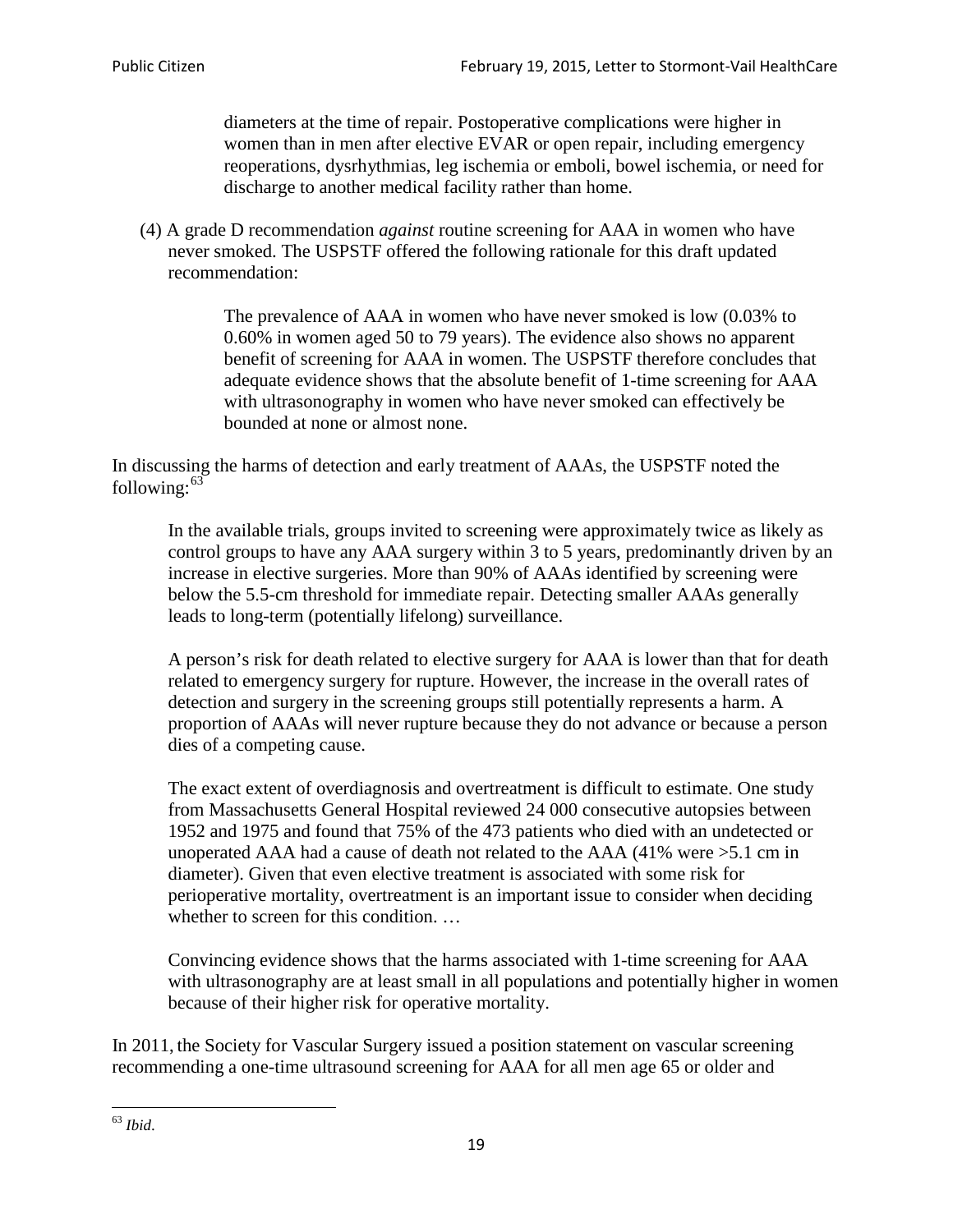screening men as early as age 55 who have a family history of AAA.<sup>[64](#page-19-0)</sup> The society also recommended one-time ultrasound screening for AAA for all women age 65 or older who have a family history of AAA or have smoked.

In 2012, the ACCF, American College of Radiology, American Institute of Ultrasound in Medicine, American Society of Echocardiography, American Society of Nephrology, Intersocietal Commission for the Accreditation of Vascular Laboratories, Society for Cardiovascular Angiography and Interventions, Society of Cardiovascular Computed Tomography, Society for Interventional Radiology, Society for Vascular Medicine, and Society for Vascular Surgery jointly issued evidence-based appropriate use criteria for noninvasive vascular testing (ultrasound and physiological testing) for a variety of possible indications.<sup>[65](#page-19-1)</sup> For each indication, these organizations classified the use of noninvasive vascular testing into one of the following three categories:

- **Appropriate:** The test is one in which the expected incremental information, combined with clinical judgment, exceeds the expected negative consequences — including the risks of the procedure itself and the downstream impact of poor test performance such as delay in diagnosis (false-negatives) or inappropriate diagnosis (false-positives) — by a sufficiently wide margin for the specific indication that the procedure is generally considered acceptable care and a reasonable approach for the indication.
- **Uncertain:** The test *may* be generally acceptable and *may* be a reasonable approach for the specific indication; uncertainty also implies that more research and/or patient information is needed to classify the indication definitively.
- **Inappropriate:** The test *is not* generally acceptable and *is not* a reasonable approach for the specific indication.

These organizations classify screening for AAA as *inappropriate* for anyone under age 65 with no history of smoking, except as noted below. They also classify such screening as *uncertain* for anyone 65 or older with no history of smoking.

These organizations did classify screening for AAA as *appropriate* for the following subgroups:

- Adults older than age 60 with a first-degree relative with an AAA.
- Adults age 65 or older who are current or former smokers.

In summary, the USPSTF and many other major medical professional organizations recommended against routine screening for AAA, or designate such screening as inappropriate for those individuals who are not at high risk for developing AAA. Screening for AAA in the

<span id="page-19-0"></span><sup>64</sup> Society for Vascular Surgery. SVS Position Statement on Vascular Screenings. January 2011. [http://www.vascularweb.org/about/positionstatements/Pages/svs-position-statement-on-vascular-screening.aspx.](http://www.vascularweb.org/about/positionstatements/Pages/svs-position-statement-on-vascular-screening.aspx) 

<span id="page-19-1"></span>Accessed August 21, 2014.<br><sup>65</sup> Mohler ER, Gornik HL, Gerhard-Herman M, et al. ACCF/ACR/AIUM/ASE/ASN/ICAVL/SCAI/SCCT/SIR/ SVM/SVS 2012 appropriate use criteria for peripheral vascular ultrasound and physiological testing part I: Arterial ultrasound and physiological testing*. J Am Coll Cardiol*. 2012;60(3):242-276.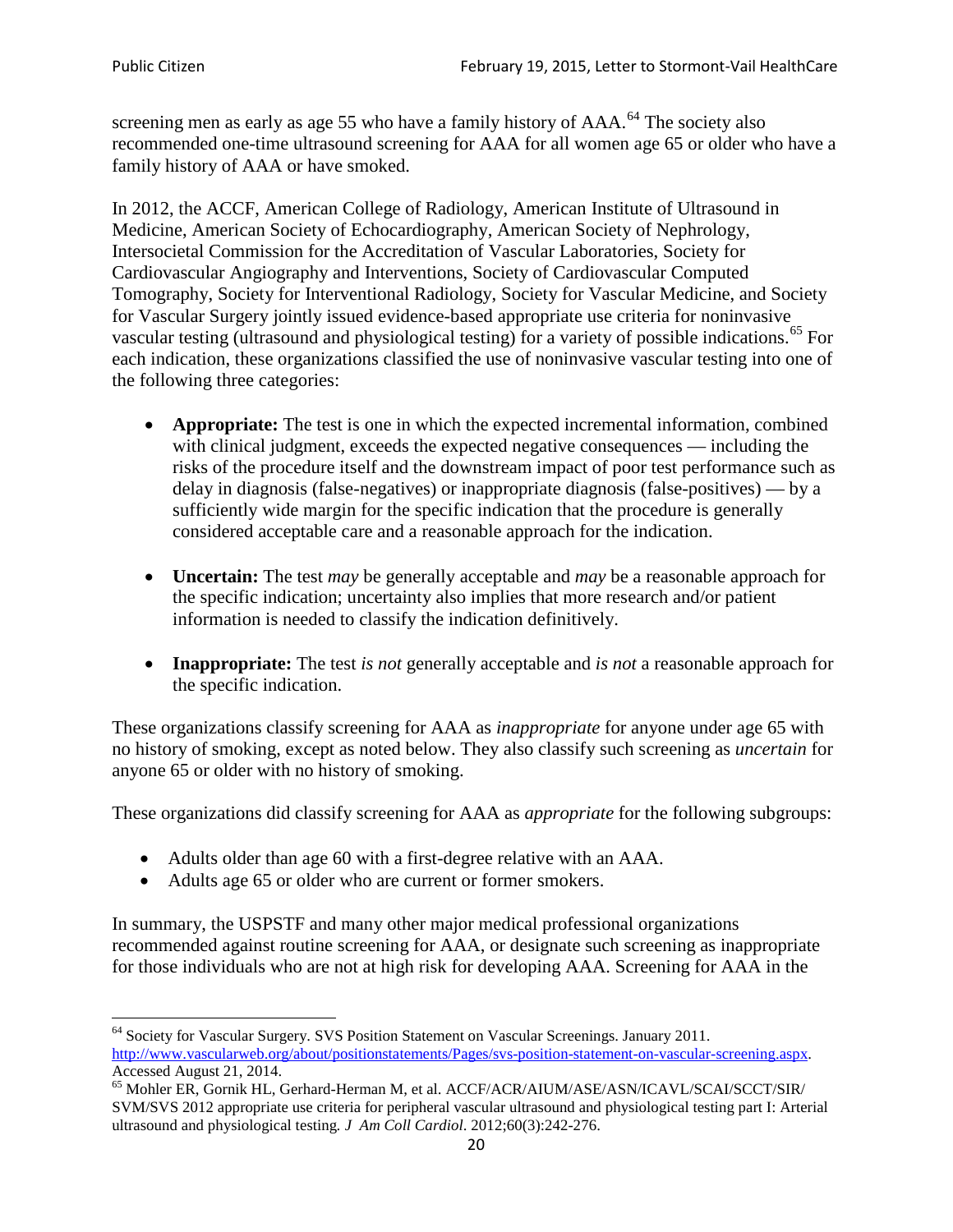general, asymptomatic population has *not* been shown to significantly improve clinical outcome and is likely to do more harm than good.

# **D. Peripheral Arterial Disease Test:**

The Life Line Screening online promotional materials state:<sup>[66](#page-20-0)</sup>

Peripheral Arterial Disease (PAD), more commonly known as hardening of the arteries, affects about eight million Americans. It is a condition in which the large and mediumsized arteries supplying blood to the legs become narrow or clogged, constricting the flow of blood. PAD is caused by atherosclerosis, a gradual process in which cholesterol and scar tissue build up, forming a substance called plaque that clogs the artery. PAD not only causes pain and disability, it also is associated with a much higher risk of heart disease. …

Peripheral Arterial Disease Screening

o A quick, easy and non-invasive procedure, PAD screening is done by using the ankle-brachial index (ABI). After removing your socks and shoes, you will have pressure cuffs placed around your upper arms and ankles. A small ultrasound device will then measure the systolic blood pressure in your limbs. …

Who should have a peripheral arterial disease screening?

• Anyone with risk factors

How often should I get a peripheral arterial disease screening?

• Annually

In 2012, the ACCF, American College of Radiology, American Institute of Ultrasound in Medicine, American Society of Echocardiography, American Society of Nephrology, Intersocietal Commission for the Accreditation of Vascular Laboratories, Society for Cardiovascular Angiography and Interventions, Society of Cardiovascular Computed Tomography, Society for Interventional Radiology, Society for Vascular Medicine, and Society for Vascular Surgery jointly issued evidence-based appropriate use criteria for noninvasive vascular testing (ultrasound and physiological testing) for a variety of possible indications. These appropriate use criteria identify the following as the only appropriate indications for lower extremity artery testing with ABI: patients with diminished pulses, femoral bruit, age greater than 50 with diabetes or smoking, or age greater than 70, which is consistent with ACC/AHA PAD guidelines. The evaluation with ABI for those younger than 50 and those with diabetes was classified as uncertain.<sup>[67](#page-20-1)</sup>

<span id="page-20-0"></span><sup>&</sup>lt;sup>66</sup> Life Line Screening. Peripheral arterial disease screening. [http://www.lifelinescreening.com/What-We-Do/What-](http://www.lifelinescreening.com/What-We-Do/What-We-Screen-For/Peripheral-Arterial-Disease)[We-Screen-For/Peripheral-Arterial-Disease.](http://www.lifelinescreening.com/What-We-Do/What-We-Screen-For/Peripheral-Arterial-Disease) Accessed January 9, 2015.<br><sup>67</sup> Mohler ER, Gornik HL, Gerhard-Herman M, et al. ACCF/ACR/AIUM/ASE/ASN/ICAVL/SCAI/SCCT/SIR/

<span id="page-20-1"></span>SVM/SVS 2012 appropriate use criteria for peripheral vascular ultrasound and physiological testing part I: Arterial ultrasound and physiological testing. *J Am Coll Cardiol*. 2012;60(3):242-276.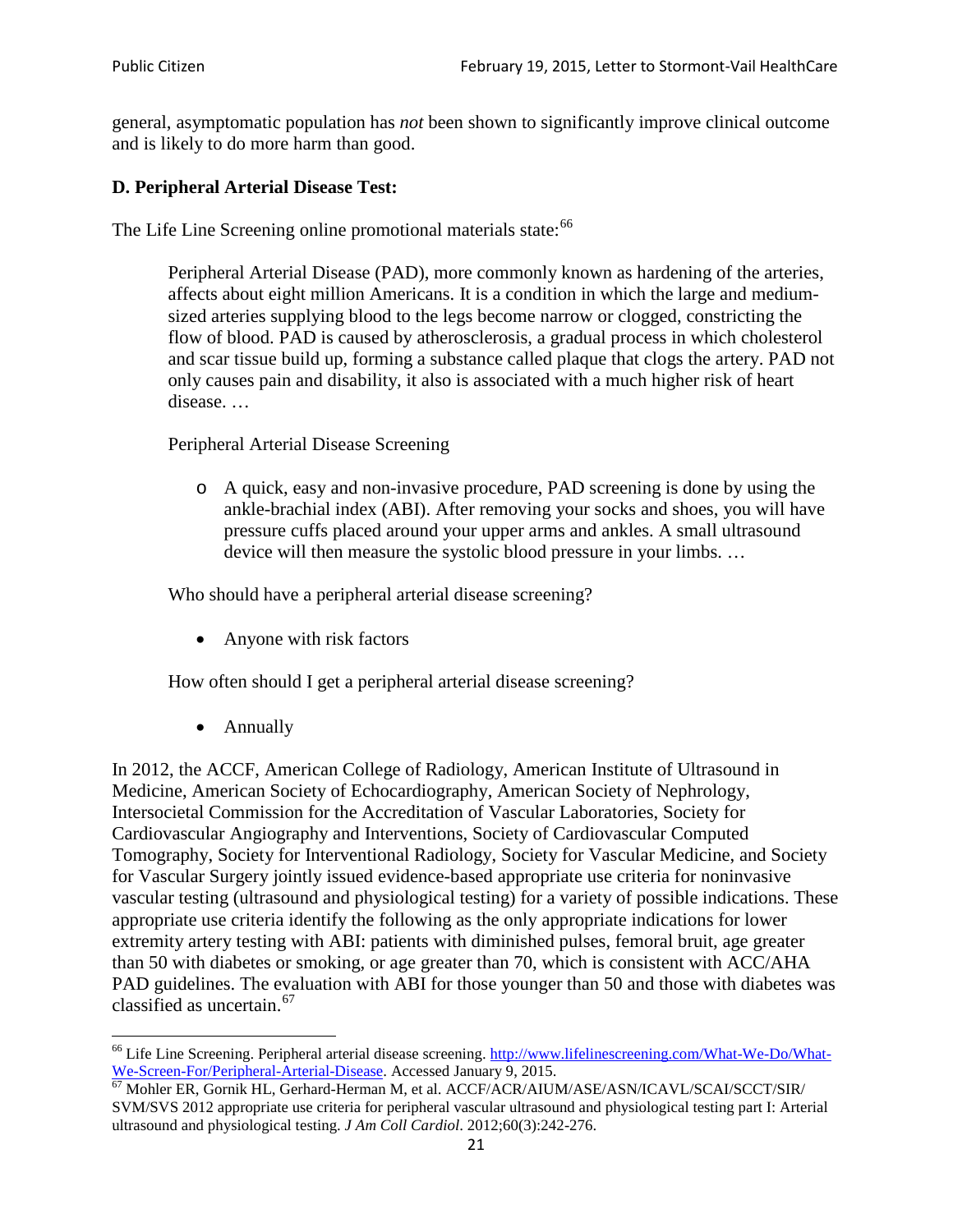In 2013, the USPSTF, based on a systematic review of the scientific literature,<sup>[68](#page-21-0)</sup> issued a grade I statement on ABI testing, concluding that the current evidence is *insufficient* to assess the balance of benefits and harms of screening for peripheral artery disease and cardiovascular disease risk assessment with ABI in adults.<sup>[69](#page-21-1)</sup> In making this statement, the USPSTF noted the following regarding its assessment of the possible benefits and harms of ABI screening:

### **Benefits of Detection and Early Treatment**

The USPSTF found no evidence that screening for and treatment of PAD in asymptomatic patients leads to clinically important benefits. It also reviewed the potential benefits of adding the ABI to the Framingham Risk Score (FRS) and found evidence that this results in some patient risk reclassification; however, how often the reclassification is appropriate or whether it results in improved clinical outcomes is not known.

Determining the overall benefit of ABI testing requires not only evidence on appropriate risk reclassification but also evidence that this reclassification leads to treatments shown to improve clinical outcomes. One randomized trial found that aspirin did not reduce [cardiovascular disease] events in patients with a low ABI. No studies assessed the effect of lipid-lowering therapy or other cardiovascular risk reduction interventions in patients with asymptomatic PAD and no known diagnosis of [cardiovascular disease] or diabetes. The USPSTF found inadequate evidence that early treatment of screen-detected PAD leads to improvement in clinical outcomes.

#### **Harms of Detection and Early Treatment**

The USPSTF found no studies addressing the magnitude of harms of screening for PAD with the ABI; however, the direct harms to the patient of screening itself, beyond the time needed for the test, are probably minimal. Other harms resulting from testing may include false-positive results, exposure to gadolinium or contrast dye if magnetic resonance angiography (MRA) or computed tomography angiography (CTA) is used to confirm diagnosis, anxiety, labeling, and opportunity costs.

The USPSTF found inadequate evidence on the harms of early treatment of screendetected PAD. One study showed that low-dose aspirin treatment in asymptomatic patients with a low ABI may increase bleeding. Additional harms associated with treatment include use of unnecessary medications (or higher doses) and their resulting adverse effects and discontinuation of medications known to be effective in patients with established coronary artery disease (CAD) if the patient is reclassified to a lower risk category on the basis of a normal ABI.

We are not aware of any major medical professional organization that endorses such screening for peripheral vascular disease with ABI in the general asymptomatic population.

Moreover, treatment benefits for asymptomatic individuals with screen-detected PAD are not well established, and there appear to be no studies that directly assess the impact of screening

<span id="page-21-0"></span><sup>&</sup>lt;sup>68</sup> Lin JS, Olson CM, Johnson ES, Whitlock EP. The ankle-brachial index for peripheral artery disease screening and cardiovascular disease prediction among asymptomatic adults: A systematic evidence review for the U.S. Preventive Services Task Force. *Ann Intern Med.* 2013;159(5):333-341.<br><sup>69</sup> Moyer VA, U.S. Preventive Services Task Force. Screening for peripheral artery disease and cardiovascular

<span id="page-21-1"></span>disease risk assessment with the ankle–brachial index in adults: U.S. Preventive Service Task Force recommendation statement. *Ann Intern Med.* 2013;159(5):342-348.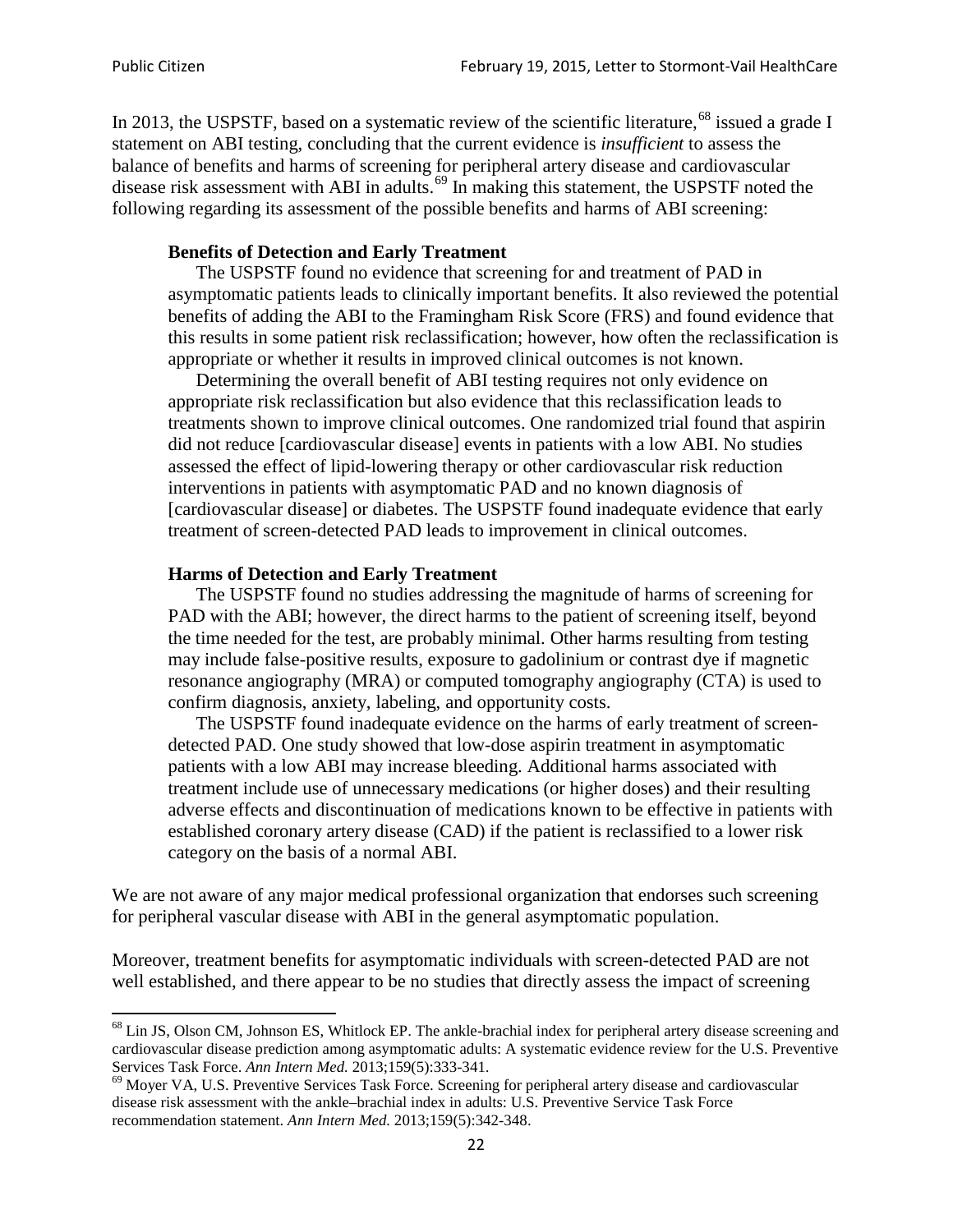unselected adults (or generally asymptomatic adults) with ABI on cardiovascular disease or PAD health outcomes.<sup>[70](#page-22-0)</sup>

# **E. Osteoporosis Screening/Bone Density Test**

The Life Line Screening online promotional materials state: $<sup>71</sup>$  $<sup>71</sup>$  $<sup>71</sup>$ </sup>

Osteoporosis is a disease in which bone becomes extremely fragile. Bone is a complex living tissue that can be weakened by poor diet and lack of exercise.

As we age, bones begin to break down faster than new bone can be formed. Osteoporosis removes minerals from bones until they become so weak and brittle that they fracture very easily. Actions such as bending to pick up a newspaper, lifting a vacuum, or even coughing can cause a fracture. Some fractures, such as hip fractures, may require hospitalization or major surgery, and may result in disability or even death.

Screening for Osteoporosis

• An easy and painless procedure, an osteoporosis screening requires you to place your foot in an ultrasound device called a bone densitometer. This device then measures the bone mineral density [BMD] of your heel. The heel is measured because its bone is similar to that found in the hip, where fractures most often occur. …

Who should have an Osteoporosis screening?

• Anyone who has the risk factors associated with the disease ...

How often should I get an Osteoporosis screening?

• Annually

Several major medical professional organizations affirmatively recommend screening for osteoporosis in *certain high-risk individuals*, but we are not aware of any major medical professional organization that endorses such screening *annually* for any group of individuals.

In 2008, the American College of Physicians issued the following evidence-based recommendation for osteoporosis screening in men: $^{72}$  $^{72}$  $^{72}$ 

(1) Clinicians should periodically perform individualized assessment of risk factors for osteoporosis in older men (Grade: strong recommendation; moderate-quality evidence).

<span id="page-22-0"></span><sup>70</sup> [Lin JS,](http://www.ncbi.nlm.nih.gov/pubmed?term=Lin%20JS%5BAuthor%5D&cauthor=true&cauthor_uid=24156115) [Olson CM,](http://www.ncbi.nlm.nih.gov/pubmed?term=Olson%20CM%5BAuthor%5D&cauthor=true&cauthor_uid=24156115) [Johnson ES,](http://www.ncbi.nlm.nih.gov/pubmed?term=Johnson%20ES%5BAuthor%5D&cauthor=true&cauthor_uid=24156115) et al. *The Ankle Brachial Index for Peripheral Artery Disease Screening and Cardiovascular Disease Prediction in Asymptomatic Adults: A Systematic Evidence Review for the U.S. Preventive Services Task Force*. Rockville, MD: Agency for Healthcare Research and Quality; 2013.<br>http://www.ncbi.nlm.nih.gov/books/NBK164524. Accessed December 29, 2014.

<span id="page-22-1"></span> $\frac{1}{71}$  Life Line Screening. Osteoporosis screening/bone density test. [http://www.lifelinescreening.com/What-We-](http://www.lifelinescreening.com/What-We-Do/What-We-Screen-For/Osteoporosis)[Do/What-We-Screen-For/Osteoporosis.](http://www.lifelinescreening.com/What-We-Do/What-We-Screen-For/Osteoporosis) Accessed January 9, 2015. <sup>72</sup> Qaseem A, Snow V, Shekelle P, et al. Screening for osteoporosis in men: A clinical practice guideline from the

<span id="page-22-2"></span>American College of Physicians. *Ann Intern Med*. 2008;148(9):680-4.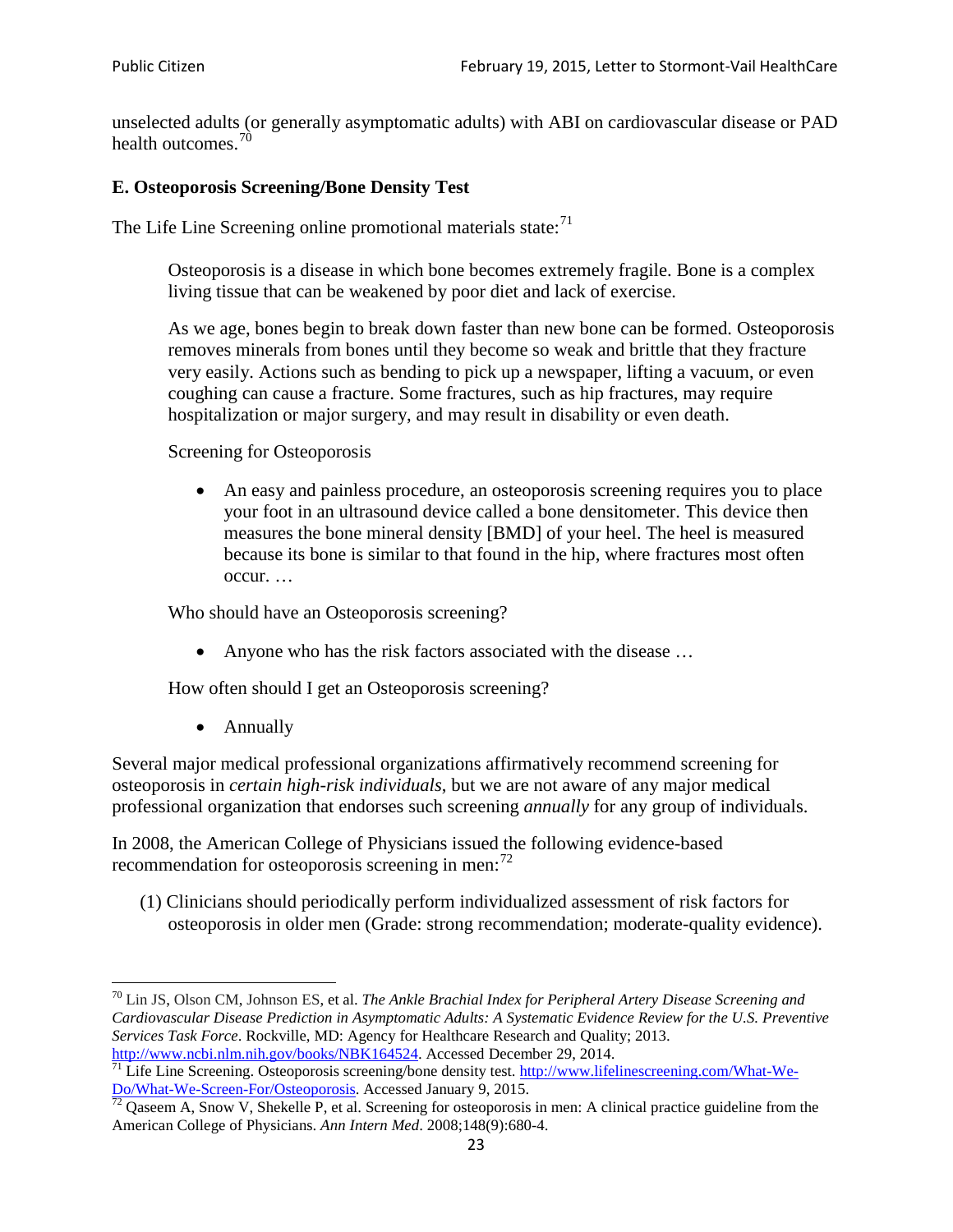A careful assessment of risk for osteoporosis in men is important. The appropriate age to start risk assessment is uncertain. However, by age 65 years, at least 6% of men have DXA [dual-energy X-ray absorptiometry]-determined osteoporosis, therefore, assessment of risk factors before this age is reasonable. Factors that increase the risk for osteoporosis in men include age (>70 years), low body weight (body mass index <20 to 25 kg/m2), weight loss  $\langle$  >10% [compared with the usual young or adult weight or weight loss in recent years]), physical inactivity (participates in no physical activities on a regular basis [walking, climbing stairs, carrying weights, housework, or gardening]), corticosteroid use, androgen deprivation therapy, and previous fragility fracture. Risk assessments should be updated periodically for men who choose not to be screened.

(2) Clinicians should obtain DXA for men who are at increased risk for osteoporosis and are candidates for drug therapy (Grade: strong recommendation; moderate-quality evidence).

Bone density measurement with DXA is the accepted reference standard for diagnosing osteoporosis in men. Men who are at increased risk for osteoporosis are candidates for DXA. Little evidence about alternatives to DXA exists. The 2 most studied methods are quantitative ultrasonography (usually of the calcaneus) and the OST [Osteoporosis Self-Assessment Tool]. Available evidence indicates that neither alternative is sufficiently sensitive or specific at predicting DXA-determined bone mass to be recommended as a substitute for DXA. Although 1 study has demonstrated a strong relationship between calcaneal ultrasonography and subsequent fracture, until treatment trials establish the effectiveness of therapy for osteoporosis diagnosed by ultrasonography rather than DXA, the role of ultrasonography in initiating therapy remains uncertain. No studies have evaluated the optimal intervals for repeated screening by using BMD measurement with DXA.

The evidence review showed that calcaneal ultrasonography predicts DXA-determined osteoporosis only modestly well. However, more important, it was a strong predictor of fracture in men. This may be because ultrasonography identifies other bone properties, such as bone quality, which may not be identified on DXA. Because treatment trials have not measured the effectiveness of therapy for osteoporosis diagnosed by ultrasonography rather than DXA, the role of ultrasonography in diagnosis remains uncertain.

In 2011, the USPSTF issued the following updated evidence-based recommendations for osteoporosis screening:<sup>[73](#page-23-0)</sup>

(1) A grade B recommendation for screening for osteoporosis in women aged 65 years or older and in younger women whose fracture risk is equal to or greater than that of a 65 year-old white woman who has no additional risk factors. In making this a grade B recommendation, the USPSTF offered the following rationale:

> No controlled studies have evaluated the effect of screening for osteoporosis on fracture rates or fracture-related morbidity or mortality.

<span id="page-23-0"></span><sup>&</sup>lt;sup>73</sup> U.S. Preventive Services Task Force. Screening for osteoporosis: U.S. Preventive Services Task Force recommendation statement. *Ann Intern Med*. 2011;154(5):356-364.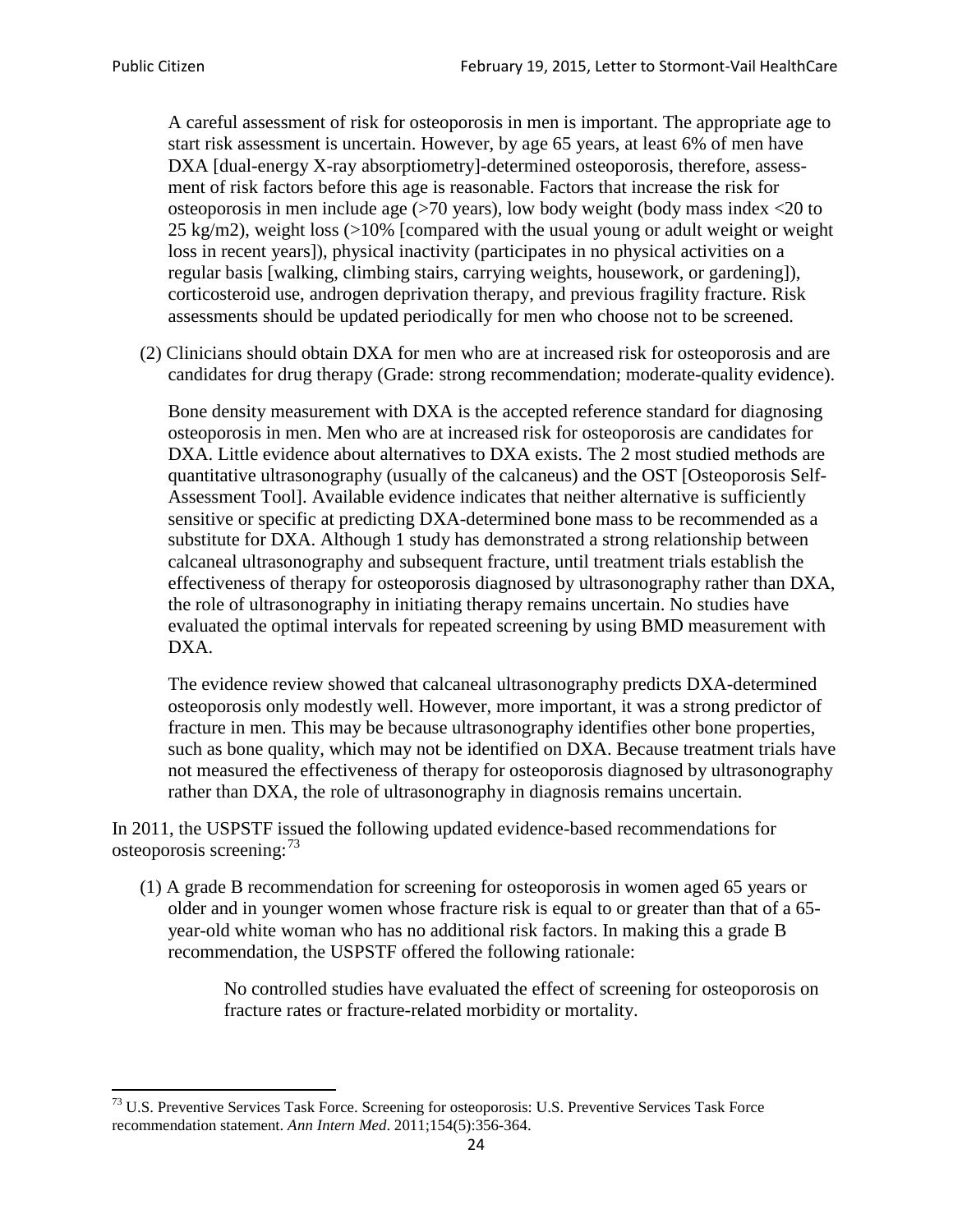In postmenopausal women who have no previous osteoporotic fractures, the USPSTF found convincing evidence that drug therapies reduce the risk for fractures. In women aged 65 years or older and in younger women whose fracture risk is equal to or greater than that of a 65-year-old white woman who has no additional risk factors, the USPSTF judged that the benefit of treating screeningdetected osteoporosis is at least moderate.

(2) An I statement concluding that the current evidence is insufficient to assess the balance of benefits and harms of screening for osteoporosis in men.

> Because of the lack of relevant studies, the USPSTF found inadequate evidence that drug therapies reduce the risk for fractures in men who have no previous osteoporotic fractures. The USPSTF identified the absence of randomized trials of primary fracture prevention in men who have osteoporosis as a critical gap in the evidence.

The USPSTF concludes that for men, evidence of the benefits of screening for osteoporosis is lacking and the balance of benefits and harms cannot be determined.

In discussing how often women should be screened for osteoporosis, the USPSTF noted the following: $74$ 

The potential value of rescreening women whose initial screening test did not detect osteoporosis is to improve fracture risk prediction. Evidence is lacking about optimal intervals for repeated screening and whether repeated screening is necessary in a woman with normal BMD. Because of limitations in the precision of testing, a minimum of 2 years may be needed to reliably measure a change in BMD; however, longer intervals may be necessary to improve fracture risk prediction. A prospective study of 4124 women aged 65 years or older found that neither repeated BMD measurement nor the change in BMD after 8 years was more predictive of subsequent fracture risk than the original measurement.

In 2012, the American College of Obstetricians and Gynecologists (ACOG) issued the following updated evidence-based recommendations on screening women for osteoporosis:<sup>[75](#page-24-1)</sup>

Bone density screening for women should begin at age 65 years. DXA absorptiometry screening can be used selectively for women younger than 65 years if they are postmenopausal and have other significant risk factors for osteoporosis or fracture.

Regarding how often women should be screened for osteoporosis, the ACOG recommended the following: $^{76}$  $^{76}$  $^{76}$ 

(1) In the absence of new risk factors, DXA screening should not be performed more frequently than every 2 years.

<span id="page-24-2"></span><span id="page-24-1"></span><span id="page-24-0"></span><sup>74</sup> *Ibid.* <sup>75</sup> American College of Obstetricians and Gynecologists. Osteoporosis. September 17, 2012. [http://www.guideline.gov/content.aspx?id=38413#Section420.](http://www.guideline.gov/content.aspx?id=38413#Section420) Accessed January 7, 2015.<br><sup>76</sup> *Ibid.*